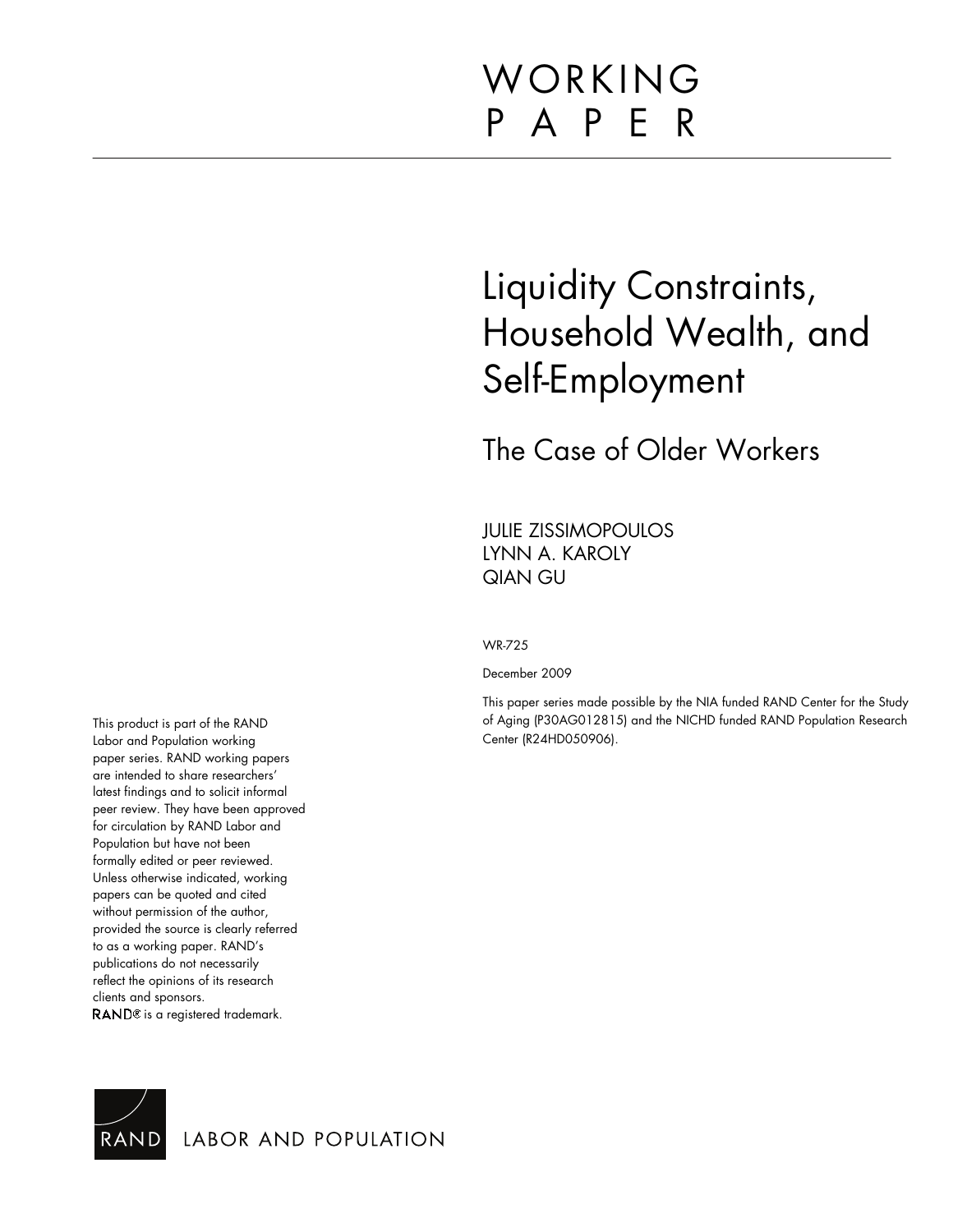## **Liquidity Constraints, Household Wealth, and Self-Employment: The Case of Older Workers**

Julie Zissimopoulos RAND Corporation

Lynn A. Karoly RAND Corporation

Qian Gu Pardee RAND Graduate School

2009

# **ABSTRACT**

Evidence of liquidity constraints affecting entrepreneurship includes increasing rates of business formation with increases in household wealth and no relationship between the likelihood of business formation and wealth at high wealth levels. Using longitudinal data from the Health and Retirement Study on workers over age 50 and employing probit regressions with a non-linear specification of household wealth and liquid wealth, we find the relationship between wealth and business formation is consistent with this pattern. We also find wealth matters more for the formation of businesses requiring high starting capital. We employ the availability of a lump-sum distribution option (LSO) of an employer-provided pension plan as a new proxy for liquidity. The results show that workers with an LSO are more likely than workers with a pension and without an LSO to transition into self-employment providing further evidence of the existence and importance of liquidity constraints.

Keywords: entrepreneurship, self-employment, liquidity constraints, pensions

We gratefully acknowledge funding provided by the National Institute on Aging under grant AG-02555.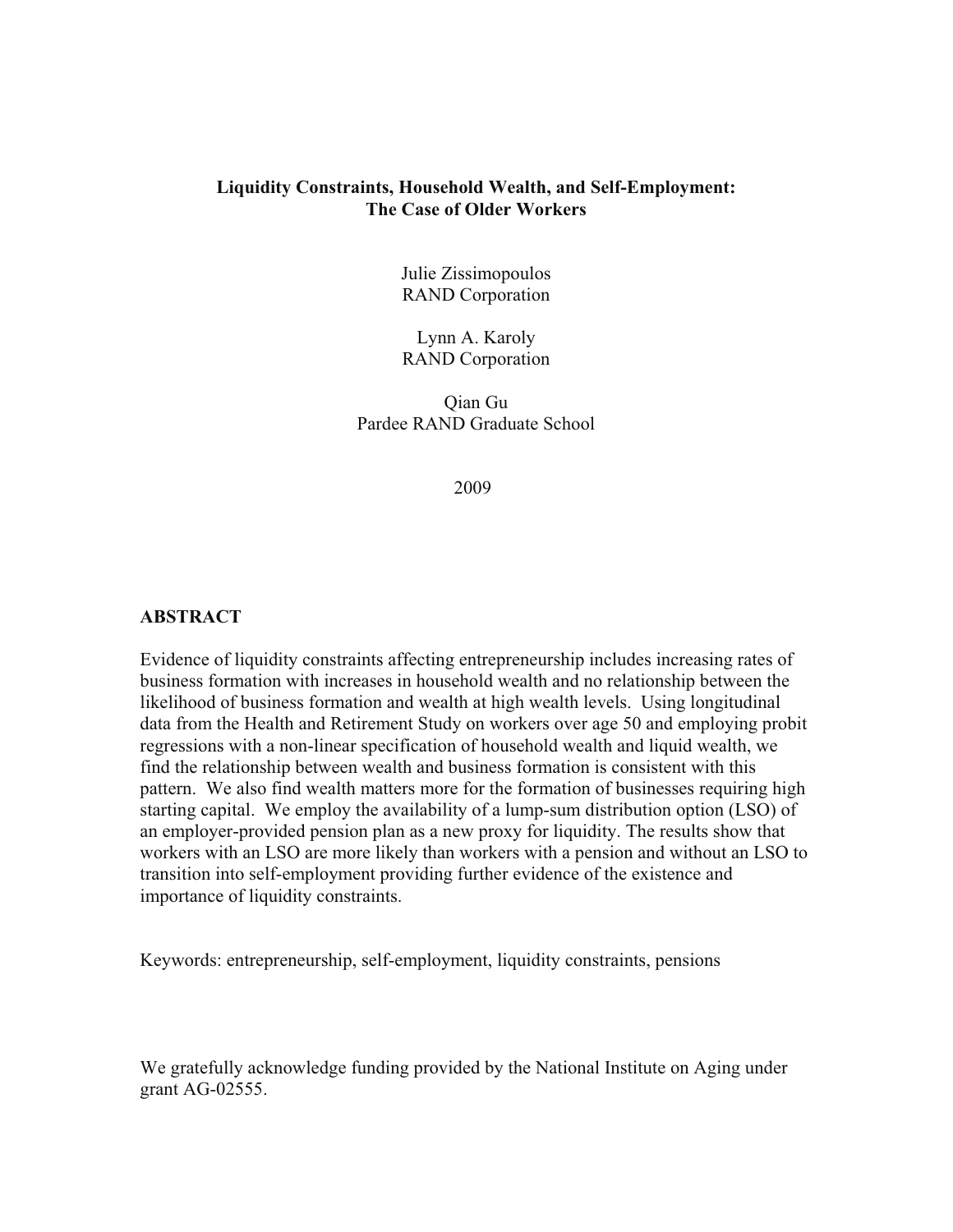# **I. INTRODUCTION**

An efficient credit market is essential for entrepreneurial activities. For nascent and aspiring entrepreneurs, insufficient starting capital can be a substantial obstacle to starting a new business. The existence and importance of liquidity constraints are cited as justification for public intervention in the credit market for new businesses. Federal and state governments in the United States, for example, have implemented various programs to facilitate new business creation with loan provision being one of the primary services provided (Gu, Zissimopoulos, and Karoly 2008). The federally funded Small Business Administration is the largest single financial backer of small businesses in the United States with a business loan portfolio of tens of billions of dollars (Craig et al. 2007). Whether liquidity constraints bind and for whom, how important they are, and whether they justify public intervention are important policy questions.

 Evidence that liquidity constraints affect entrepreneurship includes empirical findings that rates of business formation increase with household wealth up to a point but that there is no relationship between the likelihood of business formation and wealth at very high wealth levels. A substantial body of empirical literature has documented the positive relationship between household wealth and new business ownership or entry into self-employment, consistent with the hypothesis that liquidity constraints deter entrepreneurship (Evans and Jovanovic 1989; Evans and Leighton 1989; Holtz-Eakin, Joulfaian and Rosen 1994; Dunn and Holtz-Eakin 1995, 2000; Fairlie 1999; Bruce, Holtz-Eakin and Quinn 2000; Zissimopoulos and Karoly 2007, forthcoming).<sup>1</sup>

<sup>&</sup>lt;sup>1</sup> Some of these studies define entrepreneurship by business ownerships while others define it in terms of self-employment.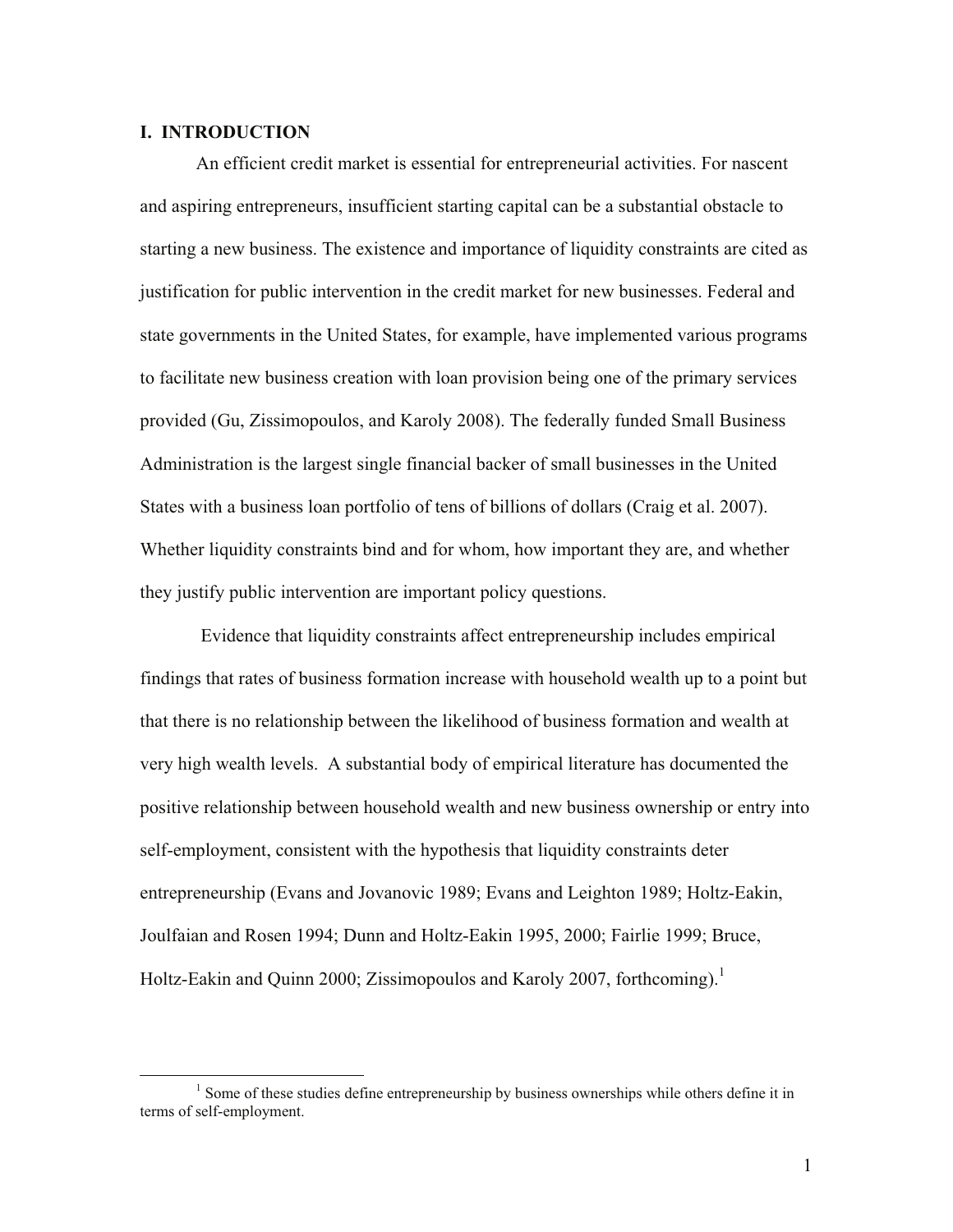However, a study by Hurst and Lusardi (2004) has challenged the long-standing belief about the existence and importance of liquidity constraints in entrepreneurial activities. Analyzing data from the Panel Study of Income Dynamics (PSID), they found a positive relationship between household wealth and becoming a business owner for households in the highest 5th percentile of the wealth distribution. They concluded that the lack of a positive relationship between wealth and entrepreneurship for the majority of the wealth distribution indicated that being liquidity constrained is not an empirically important deterrent for the majority of new business owners. Moreover, using censusregion-level housing capital gains as a new instrument for household wealth, they found no effect of wealth on business entry.

More recently, Fairlie and Krashinsky (2006) questioned the conclusions of Hurst and Lusardi. They argued that separate analysis is needed for those who start new businesses after job loss and those who do so but are not job losers because of differences in the incentives faced by the two groups in a model of entrepreneurial choice (Evans and Jovanovic, 1989). Using the same PSID data (but different waves), Fairlie and Krashinsky first reproduced the empirical evidence presented by Hurst and Lusardi when job losers and non-job losers are pooled, but found that the relationship between wealth and business creation increases throughout the wealth distribution when the model is estimated separately for each group. To address the issue of potential endogeneity, they used matched data from the Current Population Survey from 1994 to 2004 and find a positive relationship between unanticipated housing appreciation at the MSA level and transitions to self-employment.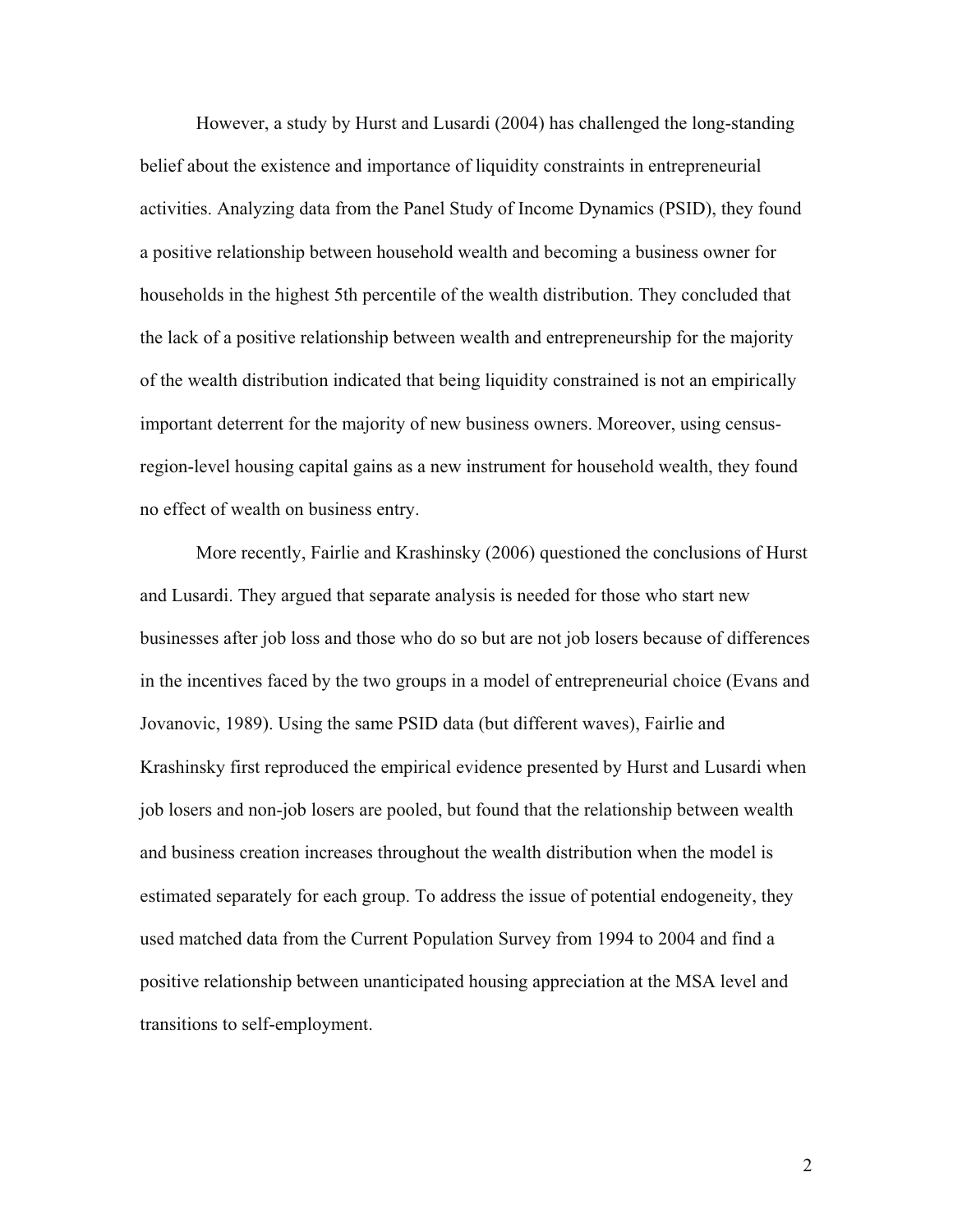These recent studies, as well as most of the literature on liquidity constraints and entrepreneurship, are based on samples that include persons of all working ages with the exceptions of Bruce, Holtz-Eakin and Quinn (2000) and Zissimopoulos and Karoly (2007, forthcoming). Older workers have higher rates of self-employment than younger workers: rates of self-employment among workers over age 50 are 20 percent while the rates for all workers over age 16 peaked in 1994 at 12 percent (Zissimopoulos and Karoly forthcoming). Older workers are also different than younger workers in ways that affect both their likelihood of becoming business owners and their likelihood of facing liquidity constraints. For example, older workers have more wealth than younger workers, different types of wealth and more work experience. Thus they have less need for credit and, for those who need to borrow, may have more access to credit. On the other hand, older workers may be less willing to take on the risk of business ownership given that, compared to younger workers, they have fewer healthy work years remaining over which to recoup the losses of an unsuccessful business. Older workers may prefer the job flexibility and work conditions of being a business owner more than younger workers. On the other hand, compared with younger workers, they may be less willing to transition from a wage and salary job that offers health insurance to self-employment because of the increased likelihood of being in poor health or experiencing a health shock. Finally, compared with younger workers, older workers may be more likely to be pushed into self-employment following job loss because they have fewer options in the wage and salary sector (Fairlie and Krashinsky, 2006).

In this paper we add to the current debate on the importance of liquidity constraints for business formation by analyzing rich, longitudinal data, employing new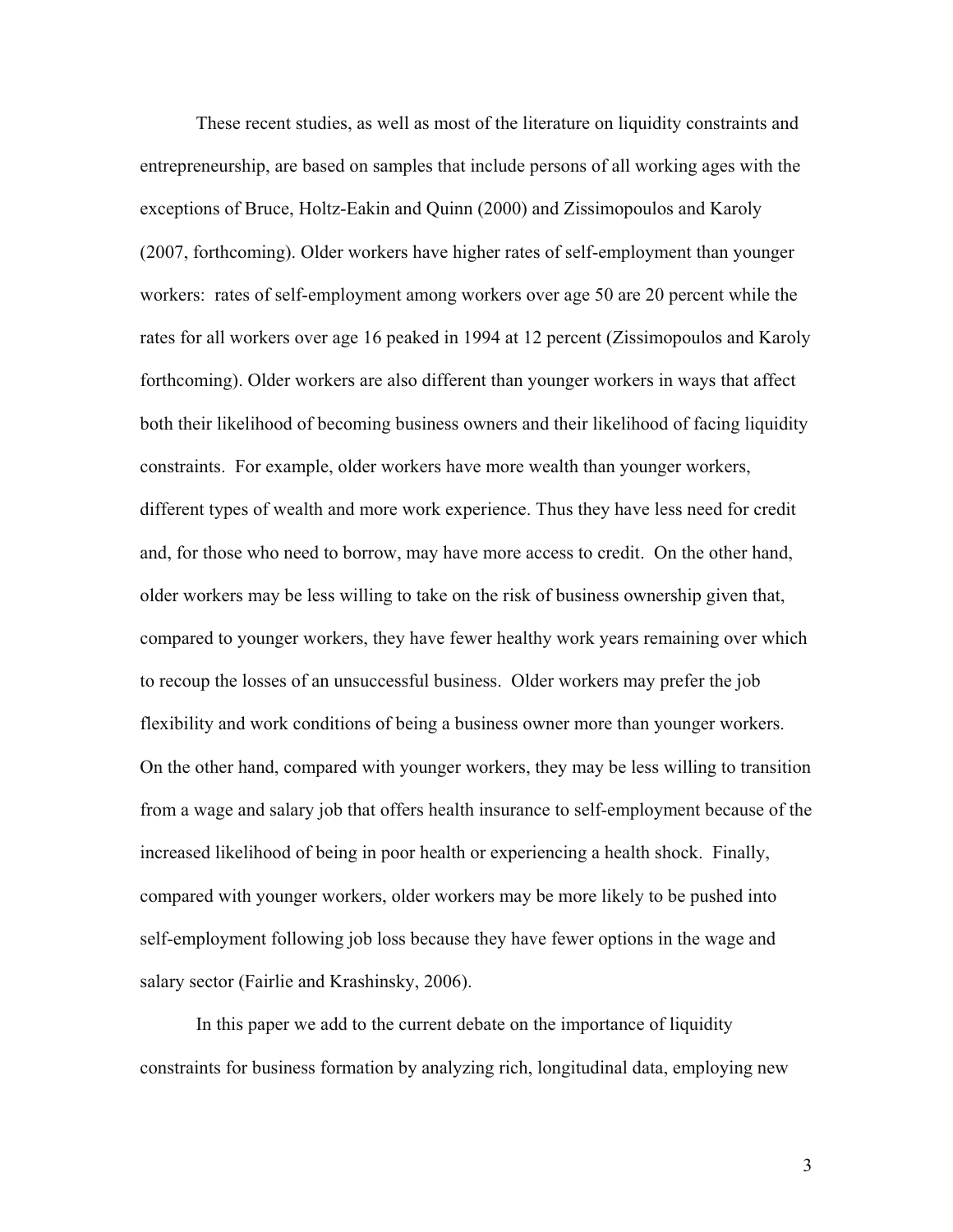empirical methods, and studying a middle age and older population characterized by rates of self-employment and wealth that are substantially higher than a population of all workers. As we indicate in the next section, we use seven waves of panel data spanning 14 years from the Health and Retirement Study (HRS), a nationally representative sample of individuals over age 50 and their spouses, to study the relationship between wealth and self-employment. In the third section, we document our empirical approach and describe our findings. In brief, we estimate probit multivariate regression models of movements into self-employment from wage and salary work that include a non-linear specification of household wealth and liquid wealth and find a positive relationship between wealth and business formation over the entire wealth distribution, a pattern that is consistent with the existence of liquidity constraints. In addition, we find that wealth matters more for the formation of businesses requiring high starting capital, thereby providing further evidence of the importance of liquidity constraints.

Household wealth and business formation, however, may be correlated with third factors that cause households to accumulate wealth and be more likely to start a new business. Thus, in the fourth section, we propose an alternative method for studying the relationship between wealth and business formation, particularly relevant for older workers: the availability of a lump-sum distribution option (LSO) of an employerprovided pension plan as a proxy for liquidity. That is, in order to fund the start-up of a new business, people with an LSO can cash out their pension benefit when eligible, rather than receive an annuity. Compared with workers with no LSO in their pension plan, we find that workers with an LSO are 27 percent more likely to transitions from wage and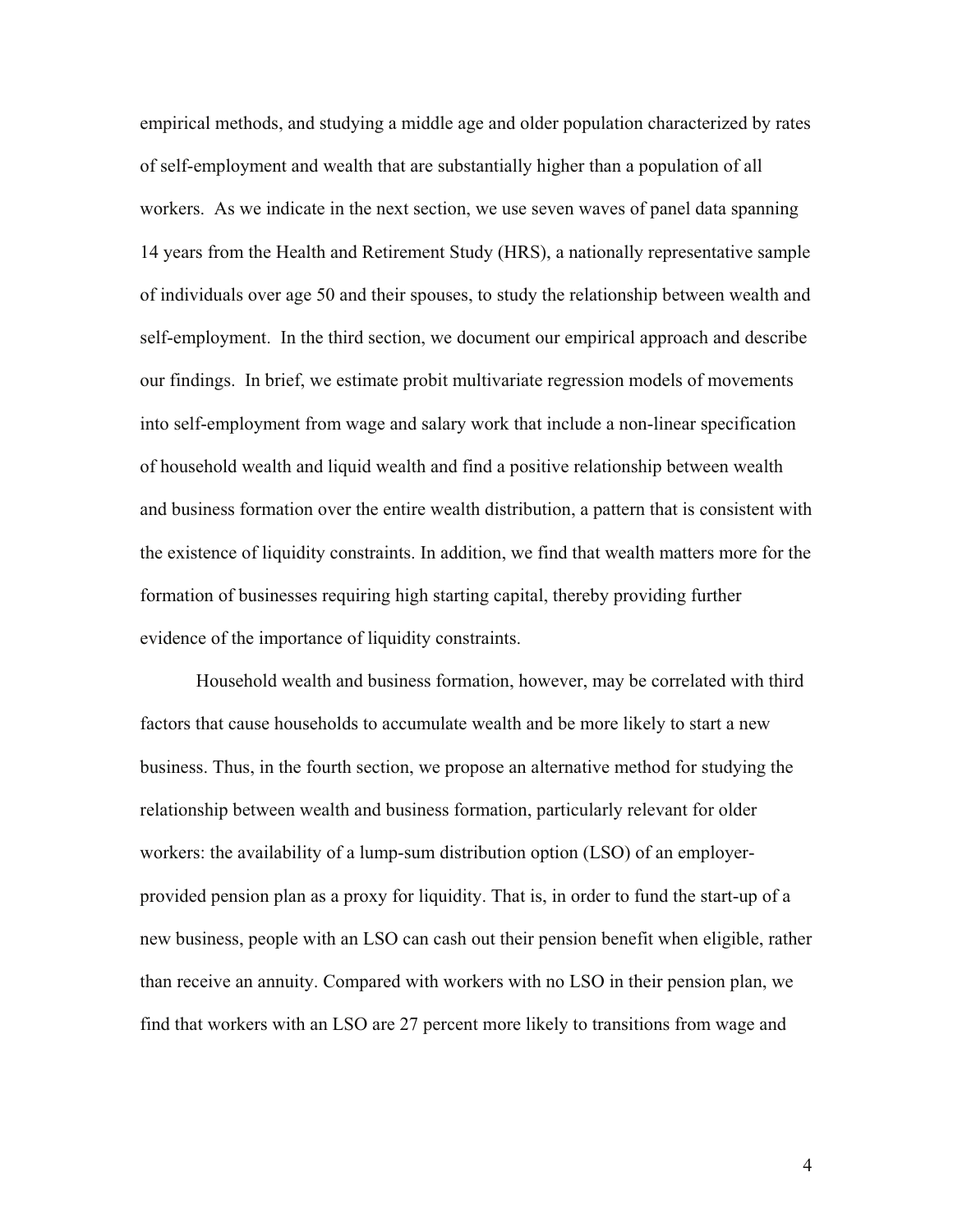salary work to self-employment over a two-year period. A final section concludes the paper.

## **2. HRS DATA AND DESCRIPTIVE RESULTS**

We analyze the relationship between household wealth and transitions into selfemployment using data from the HRS, a nationally representative, longitudinal survey of the labor force behavior, health, income and wealth of middle-aged and older Americans. Since 1992, the HRS surveyed more than 22,000 Americans over age 50 and their spouses every two years. Besides the original HRS cohort (born 1931-1941), several additional birth cohorts were added in the subsequent survey years. This paper uses the first seven waves (1992 to 2004) of the HRS with data from the original HRS cohort, as well as the Children of the Depression Era (CODA) and War Babies cohorts added in 1998 (born 1924 to 1930 and 1942 to 1947, respectively).<sup>2</sup>

The HRS is well suited for this study. In each wave of the HRS, respondents who report that they are currently working are asked if they are self-employed or not in their main job. In this study, we begin with a sample of individuals working at a wage and salary job at time *T* and who continue to work at time  $T+2$ . A transition to selfemployment is defined as those who move from being a wage-and-salary worker in one wave (time *T*) and to being self-employed at the next wave (time  $T+2$ ).<sup>3</sup> This definition captures entrepreneurship through the class of worker on the main job and does not include other business ownership on the part of individuals who are wage and salary workers in their main job. This definition is consistent with other studies of liquidity constraints in entrepreneurship such as Evans and Jovanovic (1989), Evans and Leighton

 $^{2}$  Data from the 2006 HRS wave is available only as a preliminary release.

This definition excludes transitions to self-employment for those who are unemployed at time *T*. However, including unemployed people at time *T* does not change our analytical results.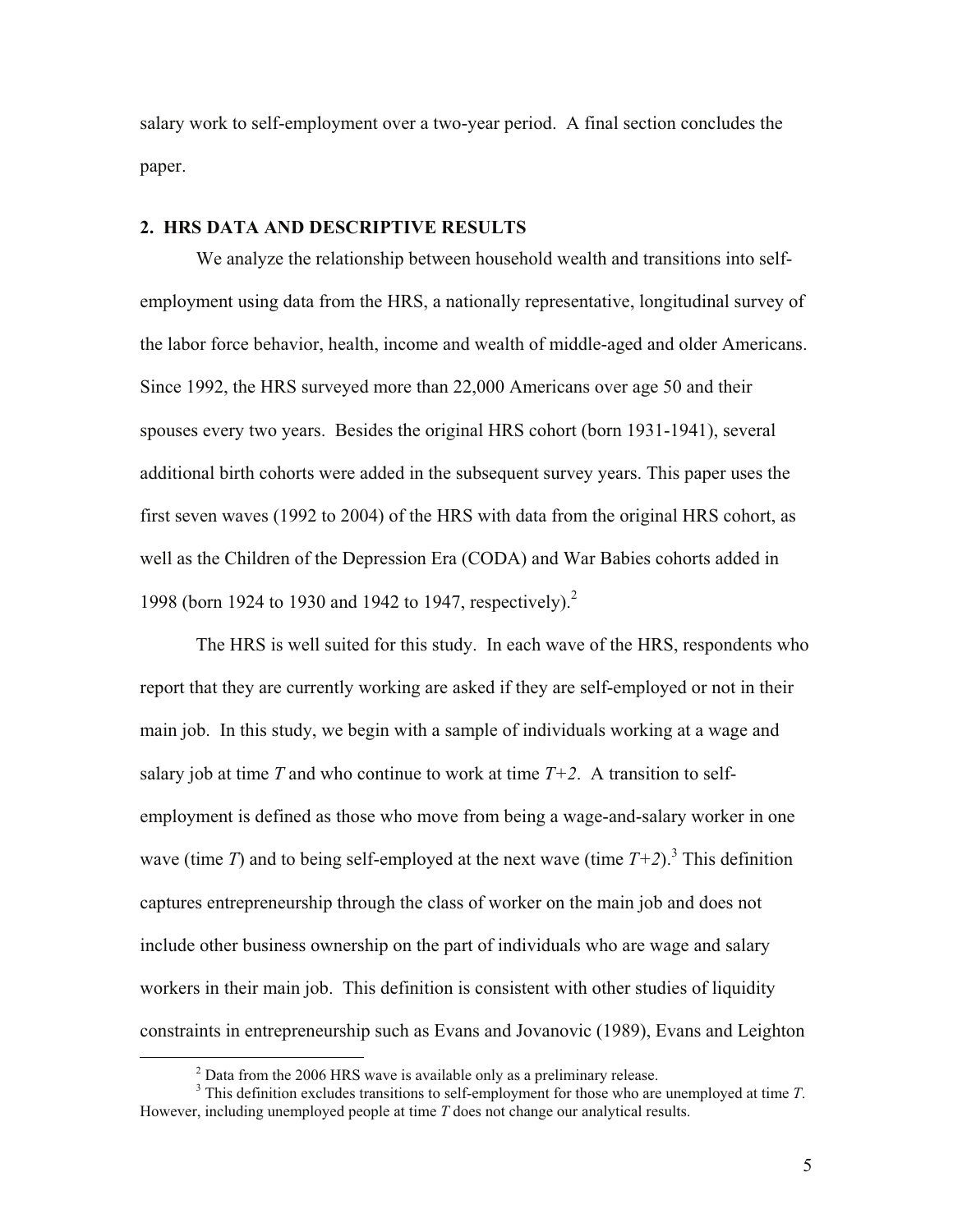(1989), and Fairlie and Krashinsky (2006), among others. While Hurst and Lusardi (2004) define entrepreneurship based on entry into business ownership, regardless of current class of worker, they report that their results are similar when they define entrepreneurship by entry into self-employment. Our total sample of wage and salary workers age 50 and above at time *T* who are working at time *T+2* has 22,363 observations (person waves), with 705 transitions to self-employment.

In addition, the HRS is known to provide high-quality information on wealth and its components (Juster and Smith 1997; Hurd, Juster, and Smith 2003), as well as information on pension characteristics including the availability of an LSO. The HRS is also extremely rich in terms of individual and household characteristics associated with self-employment transitions such as demographic characteristics, risk aversion, health status and health insurance availability, and characteristics of the wage and salary job at time  $T$  (e.g., occupation and industry) or the self-employment job at time  $T+2$ .

 Before presenting the regression results for the relationship between selfemployment entry and wealth in the next section, we first examine the characteristics at time *T* of wage and salary workers who become self-employed between survey waves (approximately a two-year period), a group we call self-employment entrants, compared to those who do not transition to self-employment, the non-entrants (i.e., those who remain wage and salary workers). In Table 1, we report summary statistics for the subsamples of self-employment entrants and non-entrants. On average, compared to nonentrants, self-employment entrants are more likely to be older, white, male, married, college educated, and more likely to have a work-limiting health condition. A slightly higher proportion of entrants score on the lower range of the scale of risk aversion,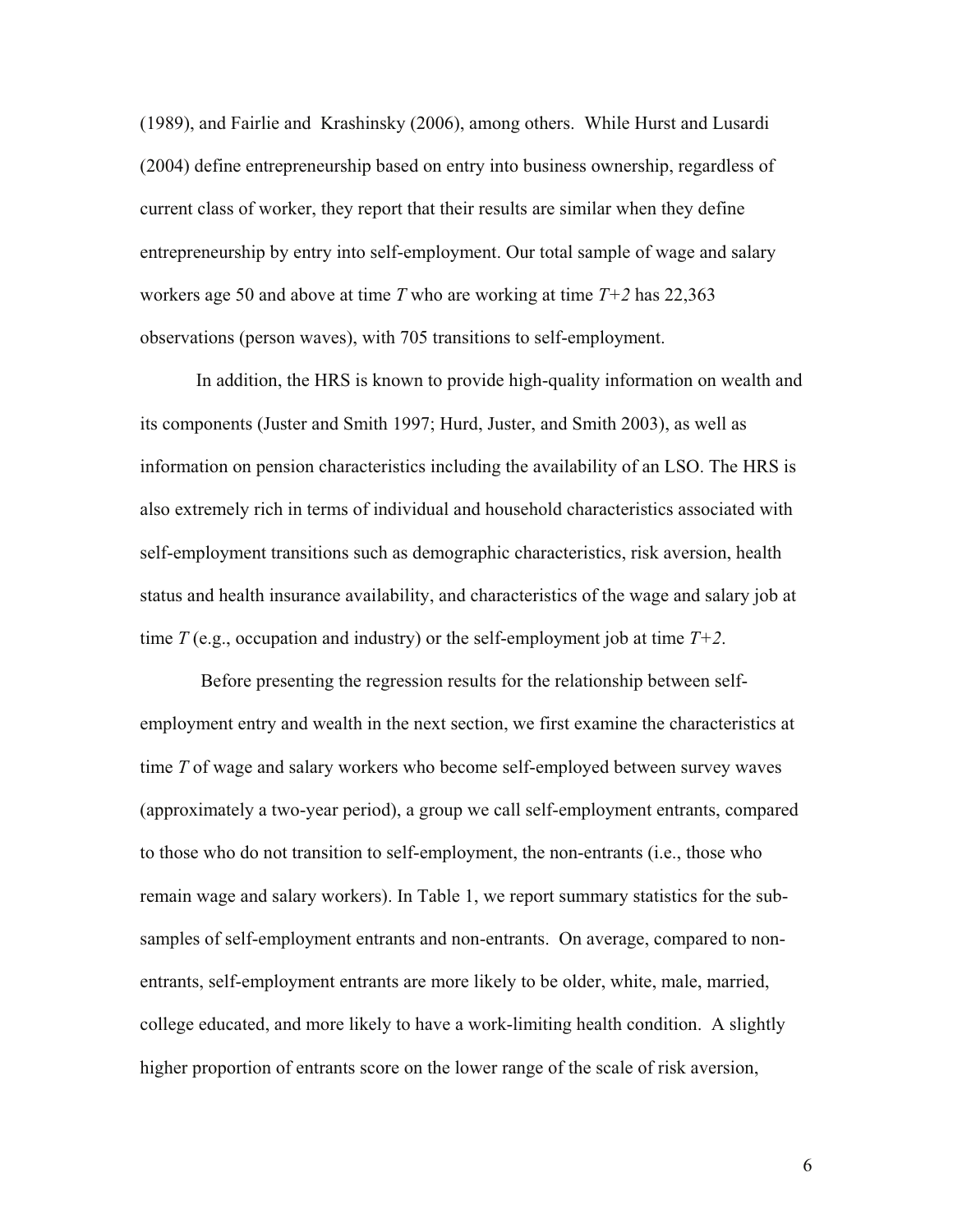meaning that they are less risk averse, although the difference is not statistically significant at conventional levels  $(p=0.11)$ .<sup>4</sup> Entrants also have higher family labor income and, on their wage and salary job, they are less likely to have a pension plan and be covered by employer-provided health insurance or any health insurance.<sup>5</sup>

The two sub-samples differ most strikingly in the level of mean and median net total wealth (or net worth), net housing wealth (based as the primary residence) and liquid wealth, all measured in 1996 dollars. Total net wealth is defined as the sum of the value of the primary residence, other real estate, vehicles, businesses, individual retirement accounts, Keogh accounts, stocks, mutual funds, investment trusts, checking and saving accounts, certificates of deposit, bonds and other savings, less home mortgages and household debt.<sup>7</sup> Liquid wealth excludes the non-financial net assets (i.e., the net value of the primary residence, other real estate, vehicles, and businesses). For married couples, the wealth components are summed across the two spouses.

As seen in Table 1, mean and median net worth for entrants into self-employment are \$384,783 and \$169,440 respectively and are much higher than for non-entrants at the mean and median (\$220,003 and \$111,968 respectively). Notably, the median net worth of self-employment entrants in the HRS, where the sample age range is 51 to 78 is approximately three times the value reported by Hurst and Lusardi (2004) for the PSID sample of self-employment entrants aged 22 to 60. Likewise, HRS non-entrants have four

<sup>&</sup>lt;sup>4</sup> Risk aversion in the HRS is measured on a 4-point scale, from 1 (least risk averse) to 4 (most risk averse). We classify individuals who score a 1 or 2 in the "less risk averse" group. 5

 $5$  The measure of any health insurance shown in Table 1 includes insurance from any source: government, employer, or other. Coverage rates by source are also shown in non-mutually exclusive categories. Because of dual coverage, the percentage of entrants or non-entrants covered by each source will sum to a total that exceeds the percentage covered by any health insurance.

 $<sup>6</sup>$  Dollar amounts are converted using the Consumer Price Index.</sup>

 $\frac{7}{1}$  This definition of wealth is the same as that used by Hurst and Lusardi (2004) and they also report amounts in 1996 dollars.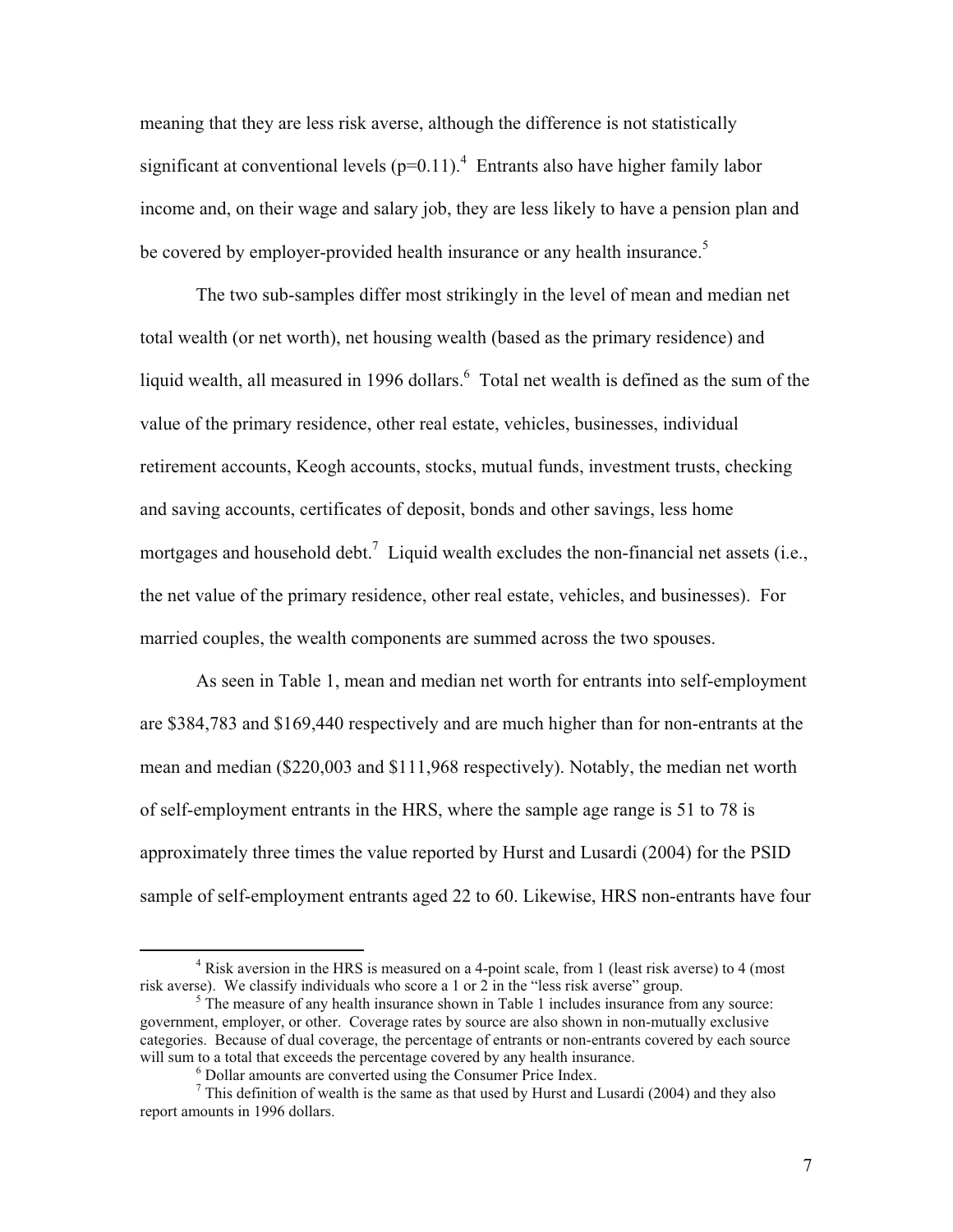times the median net worth of the PSID non-entrants. This large difference in the wealth distribution between the HRS and PSID is expected given the age difference in the two samples and would suggest that liquidity constraints may be less binding in a sample of older workers assuming a non-trivial level of starting capital for a transition to selfemployment.

#### **3. HOUSEHOLD WEALTH AND THE TRANSITION TO SELF-EMPLOYMENT**

In this section, we analyze the relationship between household wealth and transitions into self-employment from wage and salary work. As in previous studies, we use total net worth as the primary measure of household wealth. $8$  We first estimate multivariate probit regression models of becoming self-employed in the main job at time *T+2*, conditional upon being a wage and salary worker at time *T*, as a function of household net wealth and several relevant controls (see Table 1). The covariates include a quadratic in age, the logarithm of family labor income, and categories for highest education degree received. Indicator variables are also included for being non-white, female, and married and for having low risk-aversion, a work-limiting health condition, and a pension in the wage and salary job at time *T*. Other categorical variables measure types of health insurance coverage and the industry and occupation on the wage and salary job.<sup>9</sup> Like Hurst and Lusardi (2004), we use two non-linear specifications for total net wealth to account for the fact that a few households have very large wealth values and a few have very low values. In the first specification, total net wealth enters as a series of wealth quintile dummies, with a separate category for the highest 5 percent, for a total of

<sup>&</sup>lt;sup>8</sup> We exclude the net value of secondary residence because it is not available for all waves of the HRS.

 $\degree$  Because of the rich background information in HRS, we can control for a more extensive set of individual characteristics compared with previous studies.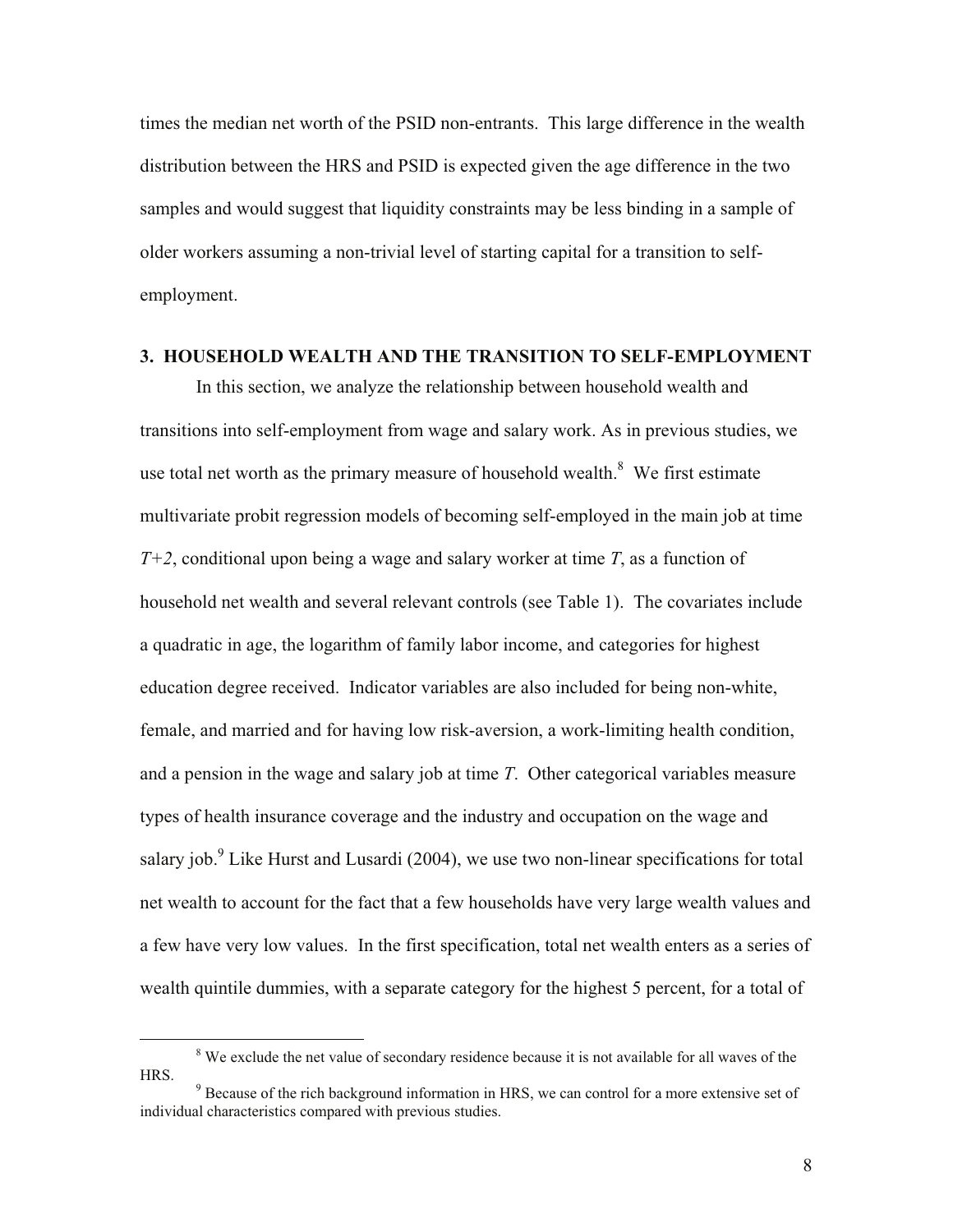six categories. In the second specification, we use a fifth-order polynomial in wealth. The wealth amount used in the fifth-order polynomial model is divided by \$100,000.

#### *Baseline Results*

The first two columns in Table 2 report the regression coefficients and marginal effects for the wealth variables in the two specifications of the probit model of the probability of transitioning to self-employment.<sup>10</sup> Both models reveal an increasing likelihood of transitioning to self-employment as wealth increases, consistent with the existence of liquidity constraints. Estimates from the wealth quintile specification are given in column 1 (model 1) and indicate that, compared to the lowest  $20<sup>th</sup>$  percentile wealth group, each successively higher wealth group is more likely to transition into selfemployment between waves. The magnitude of the estimate for the  $20<sup>th</sup>$ -40<sup>th</sup> is relatively small and not statistically different than the reference group. Relative to the workers in the lowest wealth quintile, wage and salary workers in the  $40^{th}$ -60<sup>th</sup> percentile of wealth are 25 percent more likely to become self-employed (a 0.8 percentage-point increase over the baseline transition rate of 3.2 percent). Worker in the  $60<sup>th</sup>$ -80<sup>th</sup> percentile of wealth are 47 percent more likely than the reference group to become self-employed (a 1.5 percentage-point increase). Workers in the  $80<sup>th</sup>$ -95<sup>th</sup> percentile of wealth are 84 percent more likely than the reference group to become self-employed (a 2.7 percentage-point increase) and the comparable figure for those in the highest  $5<sup>th</sup>$  percentile of the wealth distribution is 131 percent (a 4.2 percentage-point increase).

Column 2 (model 2) of Table 2 reports the marginal effects of a fifth-order polynomial in wealth and confirms the finding of an increasing probability of becoming

<sup>&</sup>lt;sup>10</sup> We report robust standard errors with clustering.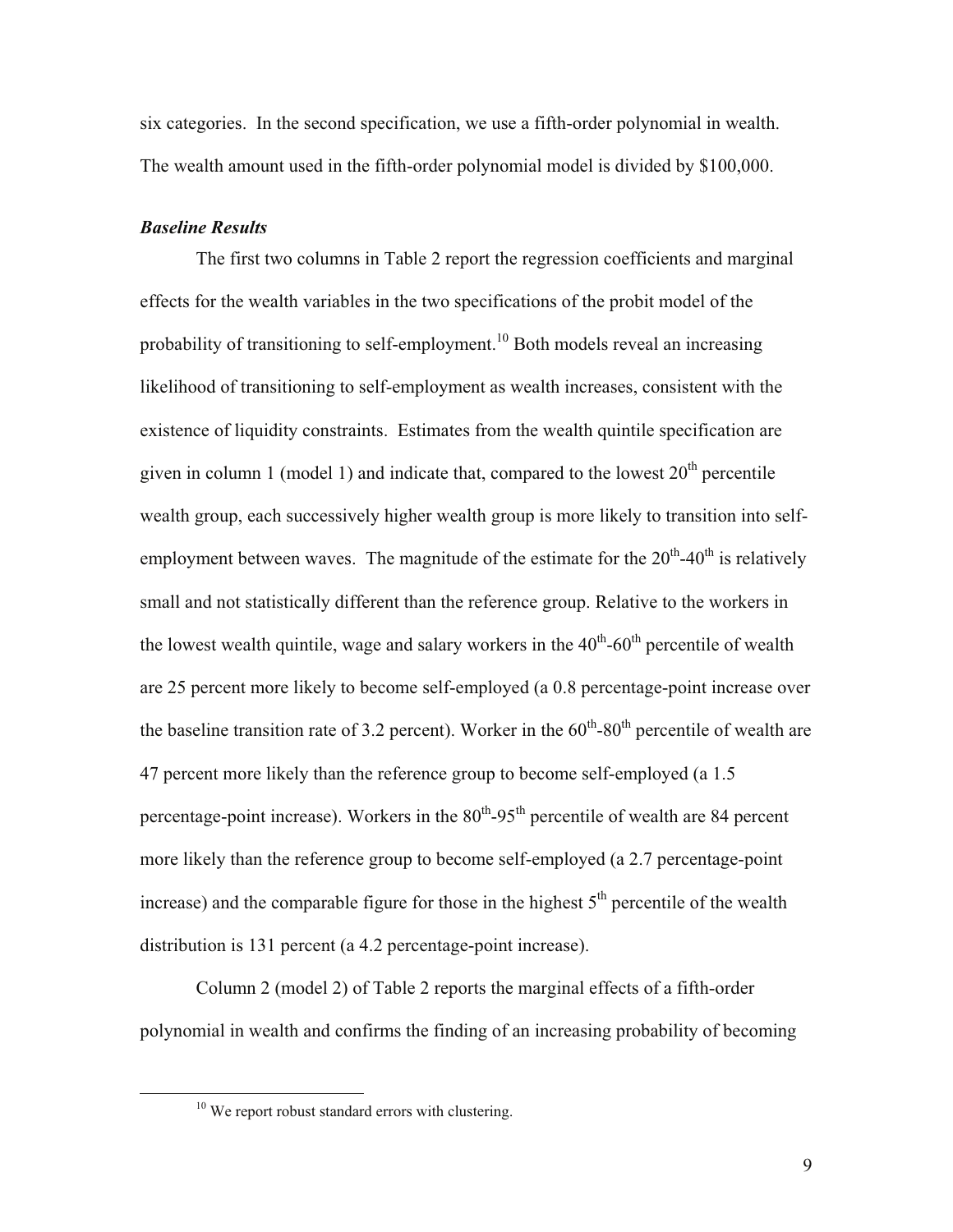self-employed over the entire wealth distribution. All wealth terms in the polynomial model are statistically different from zero at the 5 percent significance level (and jointly significant at the 1 percent level). The marginal effect of wealth/100,000 is 0.003, indicating that a \$100,000 increase in household net wealth would increase the probability of transitioning into self-employment by a 0.3 percentage points or by 10 percent.

To further illustrate the relationship between wealth and self-employment transitions, Figure 1 plots the predicted probability of transitioning into self-employment against wealth levels for the two specifications in models 1 and  $2<sup>11</sup>$ . The first dotted vertical line indicates the location of the  $80<sup>th</sup>$  percentile and the second line marks the  $95<sup>th</sup>$ percentile. The graph clearly indicates the positive relationship between wealth and selfemployment transitions across the entire wealth distribution. Although the increase in the self-employment transition probability in moving from the lowest wealth level to the  $60<sup>th</sup>$ percentile in wealth is not as substantial as the increase thereafter, since the wealth distribution is highly skewed, a one percentile-point increase in wealth at higher wealth levels represents a substantially higher absolute change in wealth than a one percentilepoint increase at lower wealth levels. The slope of the positive relationship between selfemployment entry and wealth based on the fifth-order polynomial specification is fairly constant from the starting wealth level to around the  $90<sup>th</sup>$  percentile of the wealth distribution. After the  $90<sup>th</sup>$  percentile, the probability continues to increase, although at a modestly decreasing rate which is consistent with the hypothesis of binding liquidity

 $11$  When computing predicted probabilities, all covariates except the wealth variables are set to their sample mean.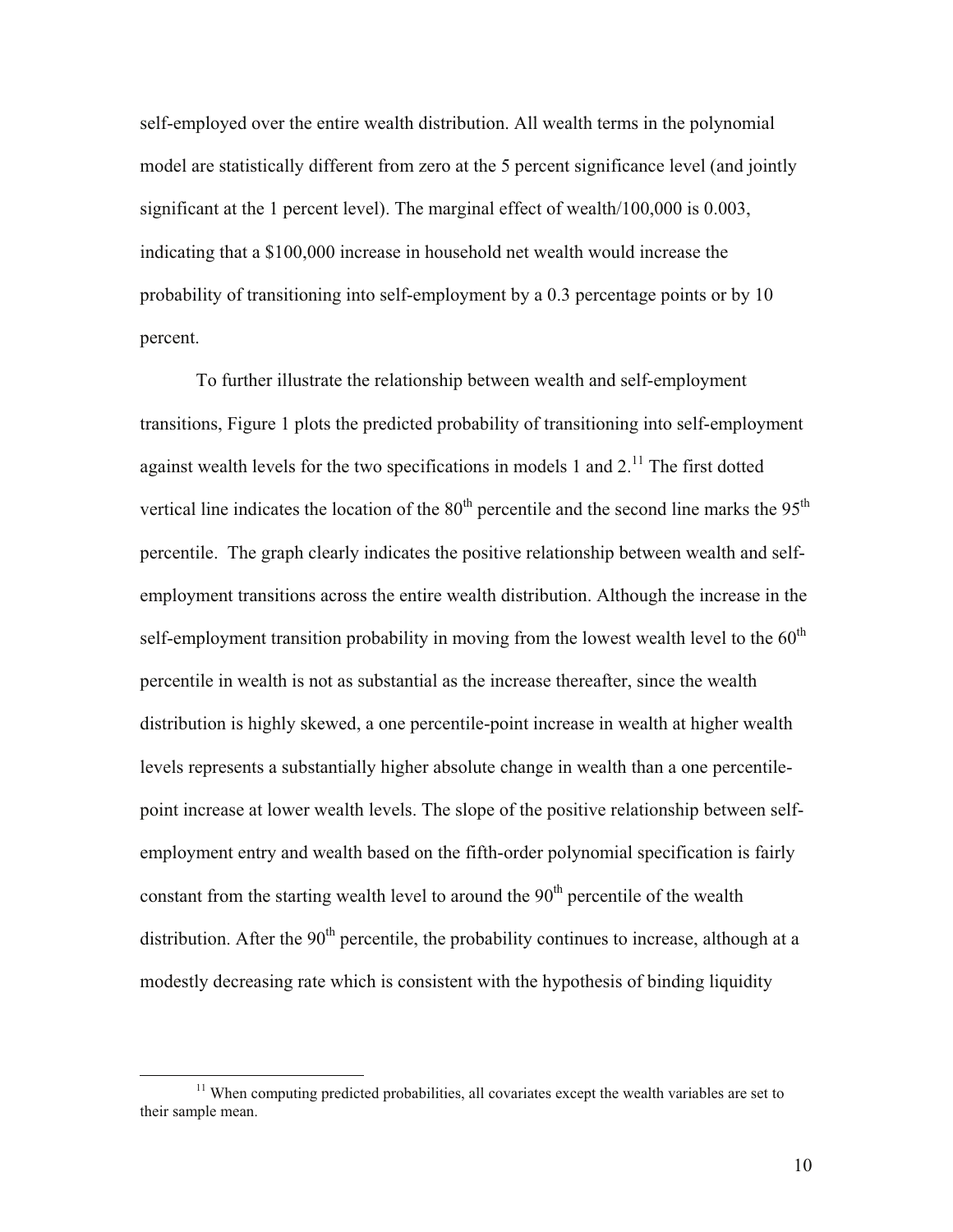constraints throughout the wealth distribution with the exception of extremely high levels of wealth where we would not expect liquidity constraints to be important.

Full regression results for models 1 and 2 in Table 2 are provided in Appendix Table A1. Estimates of the other covariates in the models are consistent with estimates from previous studies. For example, the likelihood of becoming self-employed increases with education, is higher for men than for women, is higher for workers with a work limiting health condition and those with no health insurance. There is no effect on selfemployment transitions of age or of being non-white, less risk-averse or married. Occupation is a significant determinant of self-employment entry. Compared professionals and managers, workers in almost all other occupations (the exception is sales) at time *T* are less likely to be self-employed in time  $T+2$ , although the differences by occupation group are only significant for the administrative support occupations and the mechanic, construction, operator occupations.

# *Further Analyses Using An Alternative Wealth Measure and Accounting for Industry Starting Capital Costs*

The amount of liquid wealth rather than total net wealth may be a more appropriate measure for assessing the relationship between wealth and self-employment transitions. Recall that liquid wealth includes individual retirement accounts, Keogh accounts, stocks, mutual funds, investment trusts, checking and saving accounts, certificates of deposit, bonds and other savings.<sup>12</sup> We re-estimate models 1 and 2 in Table 2 using liquid wealth instead of total net wealth and illustrate our estimates in Figure 2. Again we find a positive and significant relationship between liquid wealth and

 $12$  We did not subtract household debt from the liquid wealth because people are not required to pay off any of their debts before using their liquid wealth.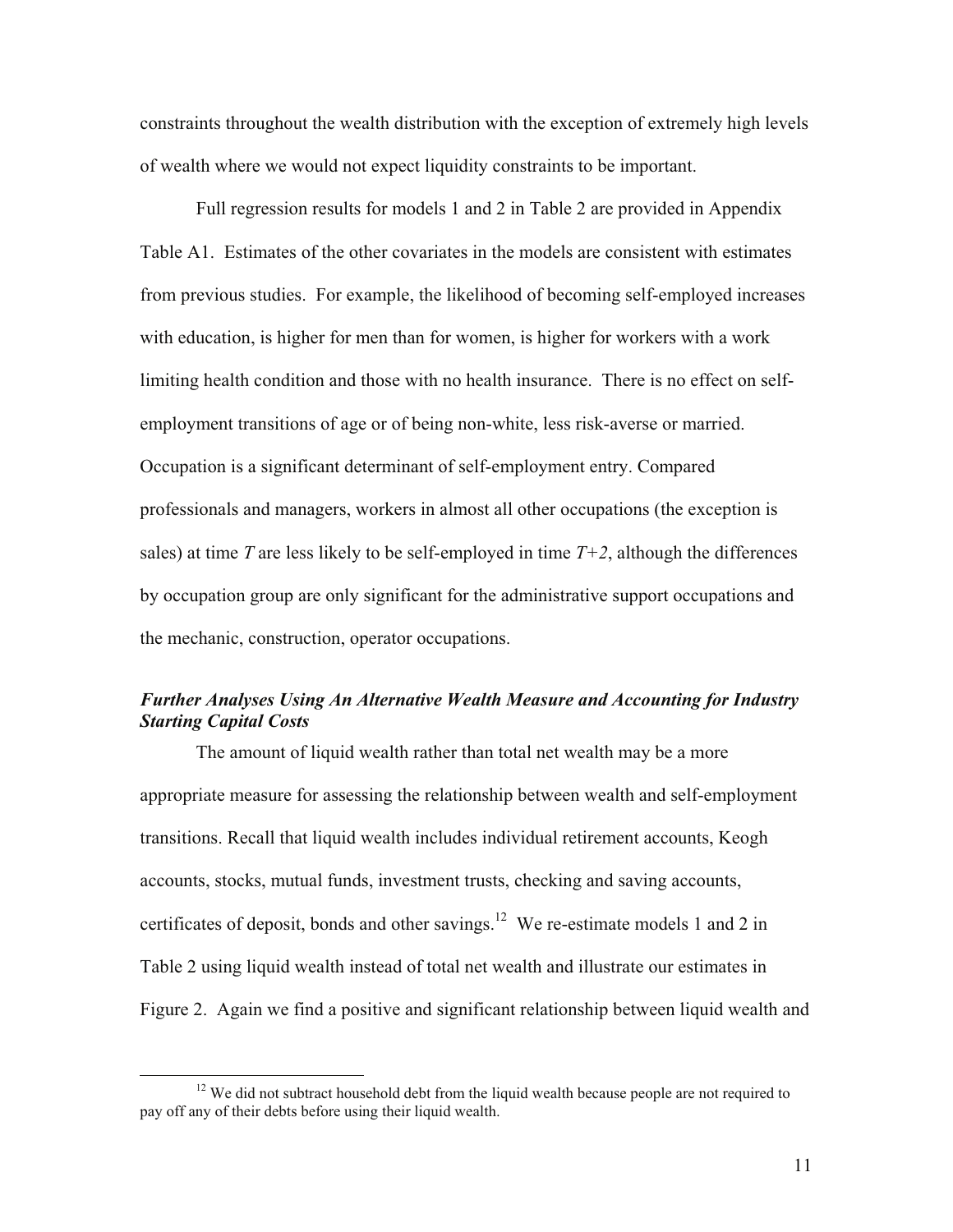the probability of becoming self-employed, a relationship that becomes flatter only at the highest wealth levels.<sup>13</sup>

Following Hurst and Lusardi (2004), we further investigate the relationship between wealth and self-employment transitions by the industry type of the selfemployment job, using a similar classification scheme to sort businesses into high- and low-starting capital requirements. If liquidity constraints are binding, then wealth should matter more for transitions to businesses with high capital start-up requirements. Based on Hurst and Lusardi (2004), we designate industries in our sample as low-starting capital industries (namely services), high-starting capital industries (namely manufacturing; transportation, communication, and other public utilities; wholesale and retail trade; and finance, insurance and real estate) and the professionals industry.<sup>14</sup> In our sample, 29 percent of older wage and salary workers that transition to self-employment start a business in a low-starting capital industry, 37 percent in a high-starting capital industry and 18 percent in the professionals industry. The remaining 16 percent start a business in agriculture or mining and construction, a group that is excluded for purposes of this analysis.<sup>15</sup>

 $13$  In the first model specification, there is a negative and insignificant coefficient on the dummy for the 20<sup>th</sup> to 40<sup>th</sup> percentile of the liquid wealth distribution relative to the reference group (0 to 20<sup>th</sup>) percentile), hence the pattern plotted in Figure 2.<br><sup>14</sup> Hurst and Lusardi (2004) determined the industry type using median starting capital of various

industries from the 1987 National Survey of Small Business Finances (NSSBF). For the group of lowstarting capital industries, the median and  $75<sup>th</sup>$  percentile of start-up capital are \$20,000 and \$63,000, respectively. The comparable figures for the high-starting capital industries are \$45,000 and \$120,000. The professionals industry group is treated as a separate group because no information on required starting capital for professionals is available in the 1987 NSSBF (Hurst and Lusardi 2004).<br><sup>15</sup> As with Hurst and Lusardi (2004), the agriculture industry is not included in our analysis. In

addition the HRS data combine construction and mining industries which are classified respectively by Hurst and Lusardi (2004) in the low-starting and high-starting capital groups. For our main results, we exclude this combined industry group from the analysis. However, in a sensitivity analysis, we estimated models where the combined mining and construction sectors are assigned to either the high- or low-starting capital group. Our main results do not change with this assignment to either group.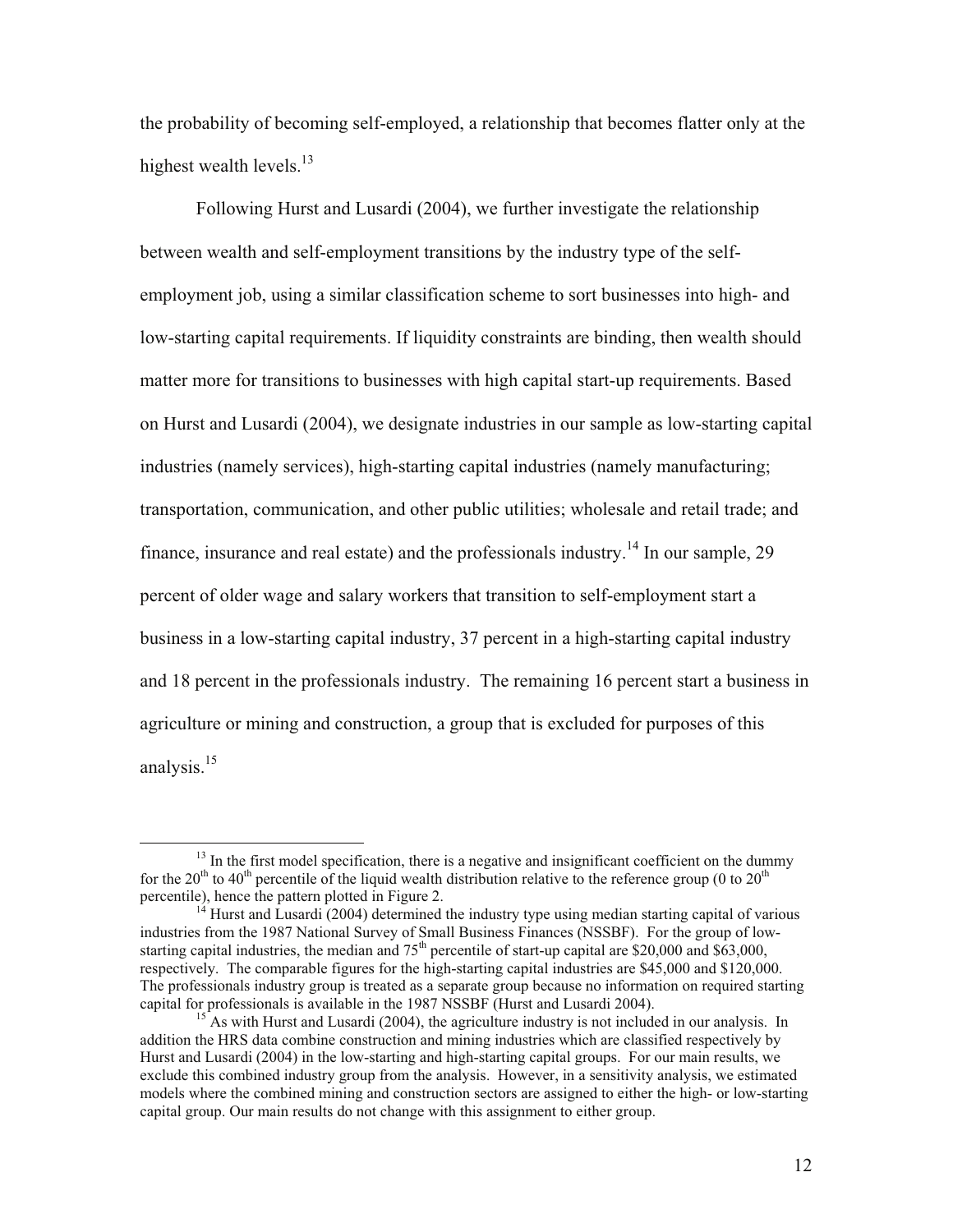Again, we estimate a multivariate model of self-employment entry on a fifth-order polynomial of total household wealth and covariates (same as before), now with the outcome successively defined as a transition to self-employment in a low-starting capital, high-starting capital, or professionals industry. The fifth-order polynomial of wealth is jointly significant at the 5 percent level for both high- and low-starting capital industry groups but not for the professionals industry. Figure 3 plots the predicted probability of self-employment entry against total household net wealth separately for low- and highstarting capital industries and the professionals industry.

In contrast to Hurst and Lusardi (2004), the pattern in Figure 3 is consistent with the importance of liquidity constraints. Notably, for both low- and high-starting capital industries, there is a positive relationship between wealth and self-employment entry at least to the 80<sup>th</sup> percentile of the wealth distribution. For low-starting capital industries, at high wealth levels (after the  $80<sup>th</sup>$  percentile of wealth), the probability of a transition to self-employment increases at a decreasing rate and eventually begins to decline, while the probability of a transition to a high-starting capital industry continues to increase at high wealth levels. After the 95<sup>th</sup> percentile, the probability of self-employment transitions in a high-starting capital industry continues to increase. This analysis of the relationship between transitions to self-employment and wealth by industry group therefore provides further evidence supporting the existence and significance of liquidity constraints.

In contrast to our findings for other industry groups, we find no relationship between wealth and self-employment transitions into professional businesses (see Figure 3). The estimated coefficients on the wealth polynomial terms for transitions to the professionals industry are small and not jointly significant. Again, this result differs from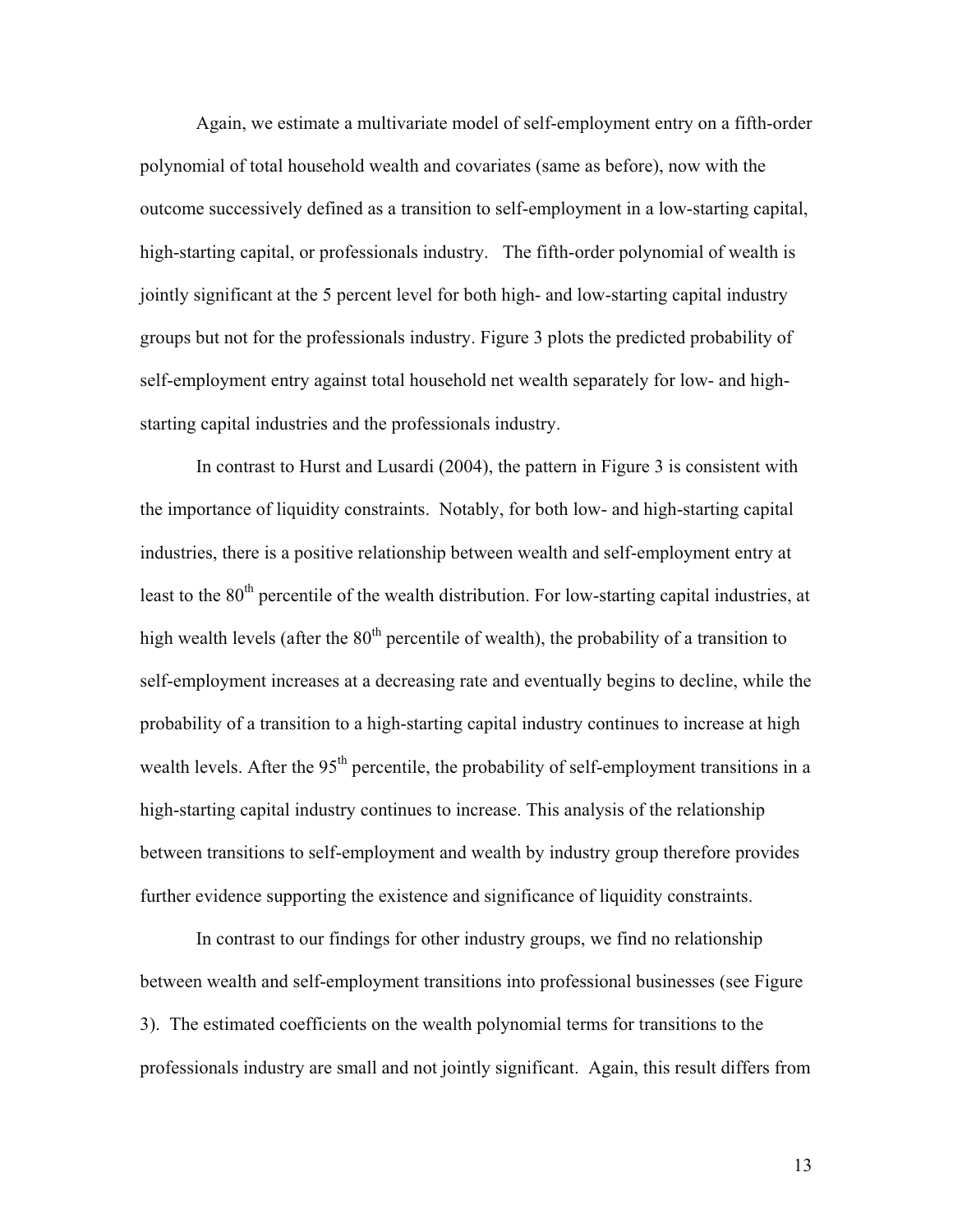that reported by Hurst and Lusardi (2004). However, among older workers, the transition rate into self-employment in the professionals industry is lower than the transition rate into either the low- or high-starting capital industries. Thus, the lack of significance may result from low power.

#### **4. SELF-EMPLOYMENT ENTRY AND PENSION CASH-OUT**

Interpreting the relationship between wealth and movements into selfemployment is complicated by the fact that the amount of household wealth may be influenced by unobservable factors that may also be correlated with the likelihood of becoming self-employed. Although the richness of the HRS data allows us to control for some of these confounding factors, such as the degree of risk aversion, we cannot rule out the possibility that wealth levels are endogenous. Previous studies have explored proxies for liquidity such as the receipt of an inheritance (e.g. Holtz-Eakin, Joulfaian and Rosen 1994; Blanchflower and Oswald 1998; Zissimopoulos and Karoly 2007) and instruments for household wealth such as house value appreciation (Hurst and Lusardi 2004; Fairlie and Krashinsky 2006). Hurst and Lusardi (2004) conclude that inheritance receipt is a poor instrument for changes in household liquidity because both past and future inheritances predict self-employment transitions. Using housing capital gains at the census region level as an instrument for wealth, they find no relationship between wealth and entrepreneurship entry. In contrast, Fairlie and Krashinsky (2006) use a similar sample and housing gains at the MSA level as an instrument for wealth and find a positive and significant relationship between wealth and entrepreneurship entry.

We analyze a new proxy for liquidity particularly relevant for older workers: the availability of a pension cash-out or LSO. Among older workers, pension wealth can be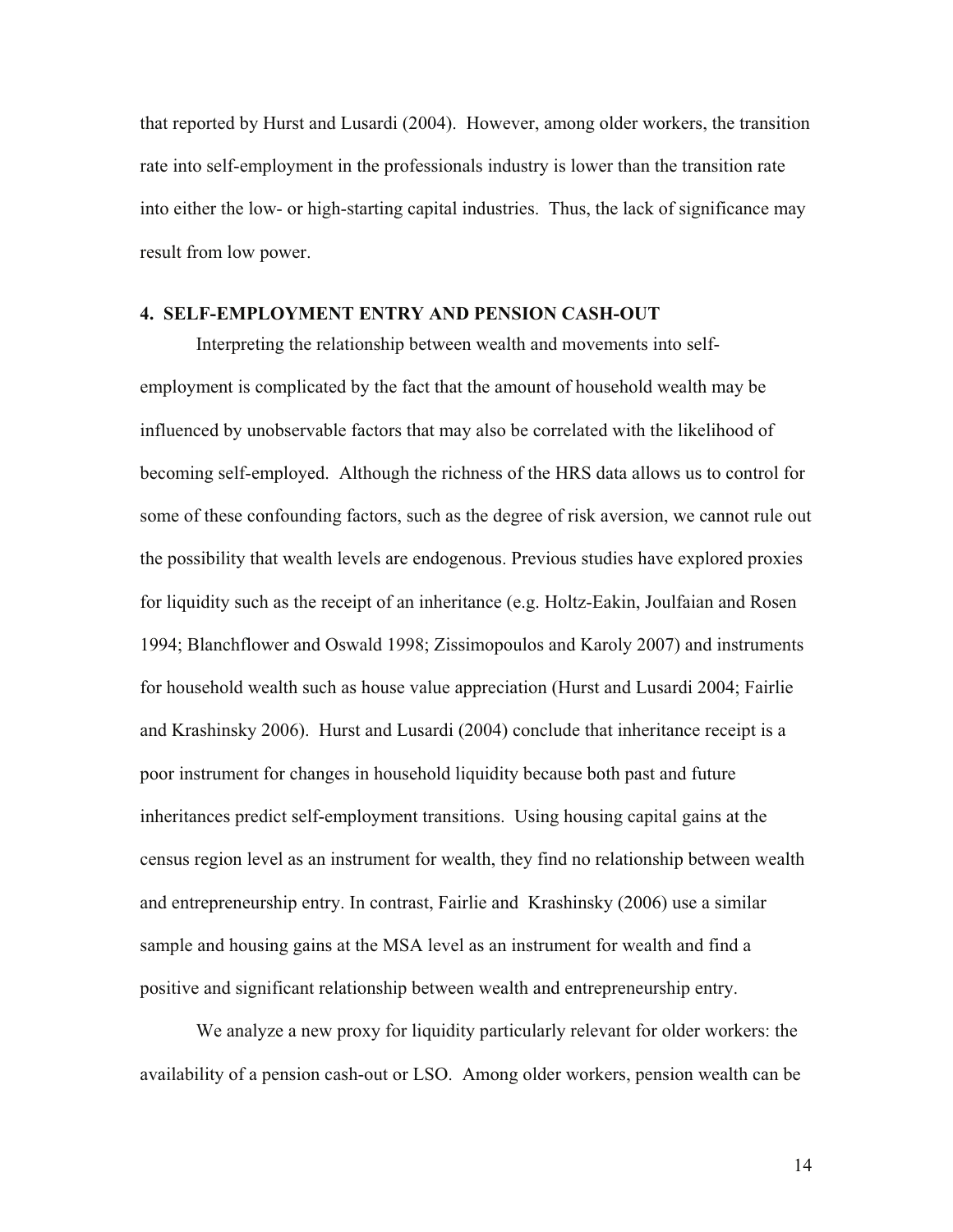an important component of total household wealth. For example, using data from the 1998 Survey of Consumer Finance, Jianakoplos and Bajtelsmit (2002) reported that private pension wealth accounts for 20 percent of total household wealth for people 51-59 years old. Although not all pension plans have the option to cash out the entire or partial balance, those with an LSO have access to a source of liquid wealth that could be used to finance a start-up business. For this to be a valid proxy, we must assume that the availability of a pension plan with an LSO is not correlated with the error term in the regression model after controlling for other observable differences.

We employ all seven waves (1992-2004) of the HRS to determine for each worker the availability of an LSO on their current wage and salary job.<sup>16</sup> In each wave, pension holders are asked a set of questions regarding the characteristics of their pension plan that vary by whether the pension is a defined benefit plan (DB), a defined contribution plan (DC) or a plan with both features (DB-DC). Depending on pension type, separate questions about LSO status are asked. For example, in survey wave 6 (year 2002), workers with a DB plan or a DB-DC plan are asked "Rather than regular retirement benefits, could you choose to receive a lump-sum settlement from this plan when you retire?" Respondents with a DC plan are asked, "Does this plan allow you to receive benefits in the form of a lump sum payment?" The answer to these questions could be: "Yes," "Yes, partial," or "No." We construct LSO status equal to 1 if the answer is "Yes" or "Yes, partial" and 0 otherwise.<sup>17</sup> Respondents may have multiple

<sup>&</sup>lt;sup>16</sup> We exclude from this analysis the few workers from the AHEAD cohort (born in or before 1923) because of difficultly determining the LSO status of their pension plans.

<sup>&</sup>lt;sup>17</sup> Not all respondents answer these questions in each wave. The LSO questions are asked for all new respondents to the HRS survey and those respondents that changed jobs between waves. Respondents who have the same job as the prior wave are asked whether the rules governing their pension plan on the current job have changed. If the rules change, respondents are asked the LSO questions. If the rules do not change, however, only a limited number of questions are asked about their pension plan and the LSO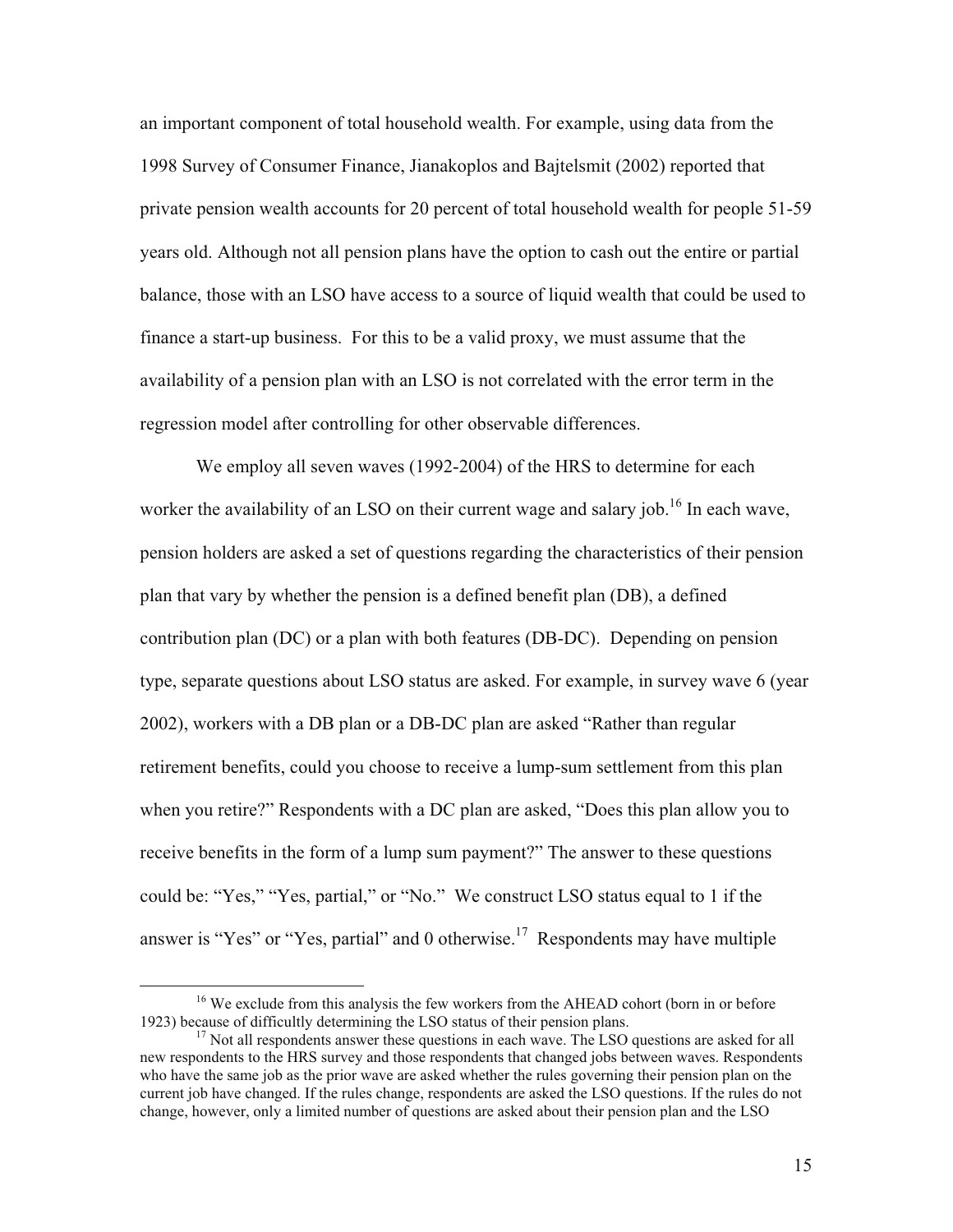pension plans on the current job. For the first 4 waves of the HRS, respondents are queried about up to 3 pension plans and up to 4 pension plans in subsequent waves. We determine the LSO status of each pension plan in each wave.

Pooling all waves together, the percentage of LSO availability in our sample of wage and salary workers at time *T* is 46 percent for DB plan participants, 81 percent for DC plan participants and 62 percent for participants in DB-DC plans.<sup>18</sup> By way of comparison, only a few studies report the rate of LSO availability by pension type. Using the Employee Benefit Supplements (EBS) to the Current Population Survey (CPS), Burman et al. (1999) found that LSO availability, as reported by individual workers, was 58 percent for DB plan holders and 79 percent for DC plan holders as of 1993 (excluding respondents who do not know whether they have such an option). Blostin (2003), based on the 2000 National Compensation Survey administered to employers in the private sector only, reported that 44 percent of people with a DB plan and 83 percent of people with a DC plan have an LSO.<sup>19</sup> Our estimates for the HRS sample fall in the middle of the range reported by these two studies.

Pension holders with either DC plans or DB-DC plans can cash out the pension balance any time if LSO is allowed, although cashing out before a certain age (specifically age 59  $\frac{1}{2}$ ) is subject to a penalty. DB plans, however, typically do not allow cashing out before early or normal retirement age even if an LSO is allowed. If the age of the respondent is at or above the normal retirement age and the plan allows for an LSO,

questions are skipped. In these cases, we carry over the LSO status in previous waves to the current wave. The exceptions are wave 1 and wave 7 when all respondents answered the same pension questions, including those pertaining to LSO.

 $^{18}$  These percentage calculations are based on the primary pension plan only. Those with missing LSO status are excluded from the calculations.

 $19$  Cases with a missing LSO value were not excluded in the reported rates of LSO access. If missing cases are excluded, the corresponding percentages are 46 percent for DB plan holders and 94 percent for DC plan holders.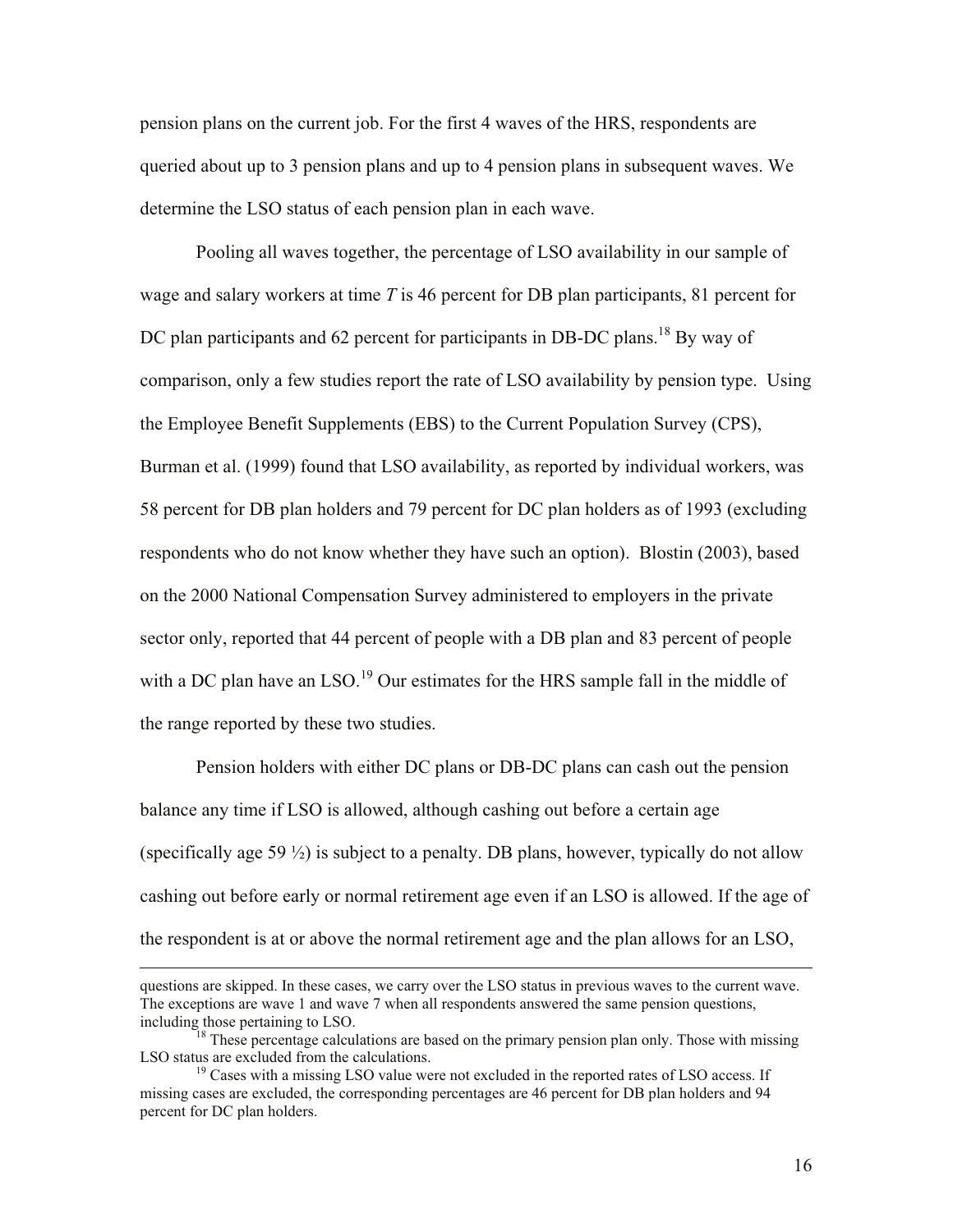we characterize the respondent as having access to an LSO. In sum, those who we define as having no LSO access—in other words, they cannot cash out any part of their pension balance during the transition window—includes workers that have no LSO of any type on their primary pension plan, as well as those DB plan holders with an LSO on their primary pension but who are not yet eligible for pension benefits as of time *T+2* (the end point of the transition window). Thus, workers that have the option to cash out pension balances are those who have an LSO on a primary DC or DB-DC plan and those retirement age-eligible DB plan holders with an LSO. We use LSO availability and eligibility based on the primary pension plan from the current job under the assumption that most pension wealth from the current job is associated with the primary plan. The majority of respondents (77 percent) in our sample has only one pension plan on their current job (the primary plan).

As with the earlier models, we use a probit specification to estimate the effect of having an LSO—the option to cash-out a pension balance in the form of a lump sum on self-employment entry. The model specification includes an LSO dummy, an indicator variable for more than one pension, six quantiles of net total household wealth as with model 2, and all other covariates included in the previous regression models (again, full results are provided in Appendix Table A1). As reported in Table 2 (see model 3), the estimates indicate that, compared to those with no pension cash-out option, workers with an LSO are 0.8 percentage points more likely to enter self-employment in the next wave than pension holders without an LSO, an effect that is significant at the 5 percent level. This is a substantial effect, representing a 25 percent increase from the base probability of transitioning to self-employment of 3.2 percent. A comparison of models 2 and 3 shows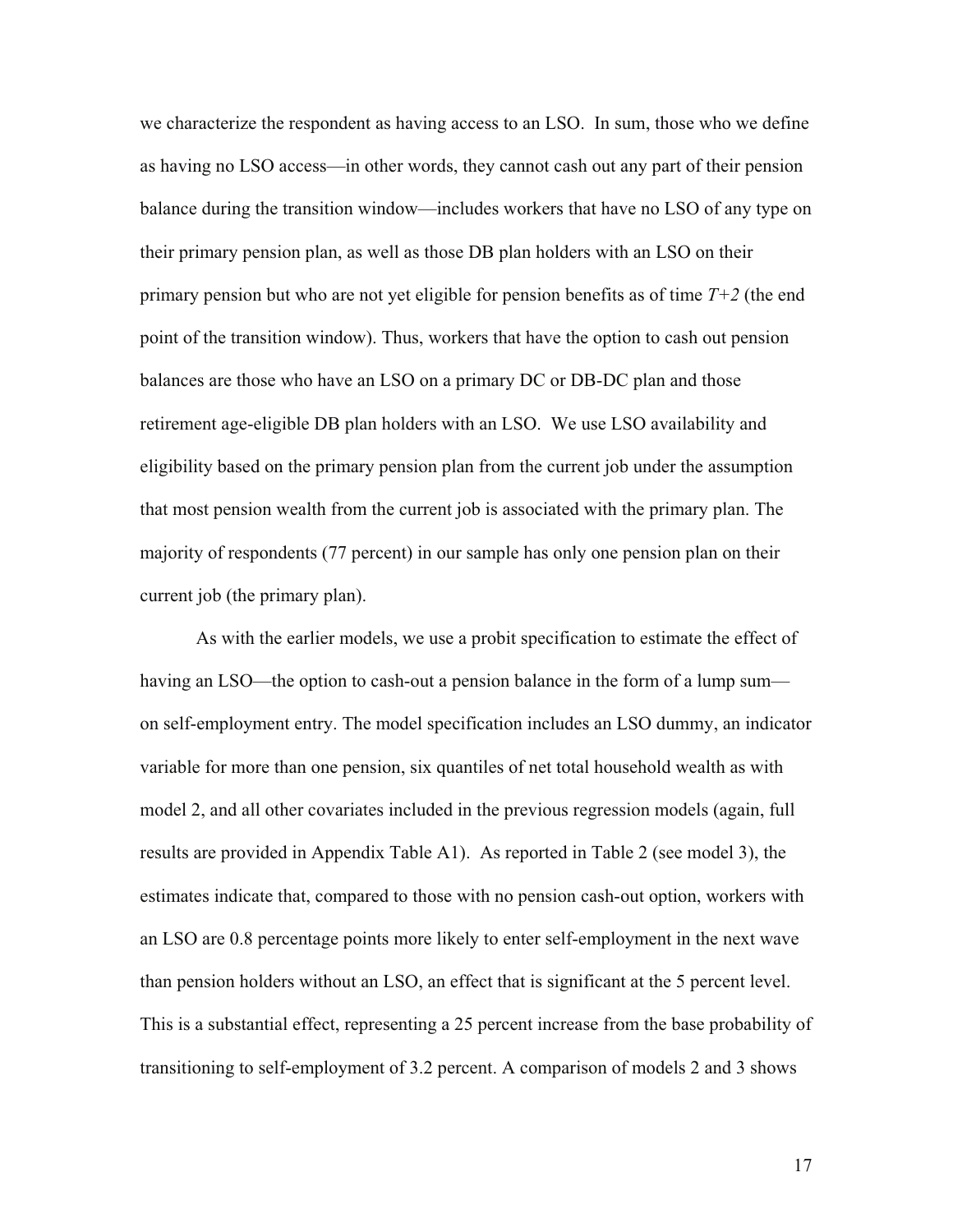that the estimated relationship of self-employment transitions and household wealth remains virtually unchanged from previous models. This significant and substantial marginal effect of an LSO among pension holder provides further evidence to the existence and importance of liquidity constraints. Workers with no pension on the current job are more likely to be self-employed than workers with a pension but no LSO. The positive estimated effect of not having a pension may indicate that workers with low quality jobs (in terms of compensation and stability) are pushed into self-employment as has been consistently found in other studies (Fuchs 1982; Zissimopoulos and Karoly 2007).

## **5. CONCLUSION**

Insufficient starting capital to fund new businesses can be a significant obstacle for nascent entrepreneurs. Thus, a substantial research literature has emerged to investigate whether liquidity constraints bind and if they do, whether the existence of liquidity constraints is important enough to justify public intervention. Although past research has provided a strong empirical base confirming the importance of binding liquidity constraints, the issue is far from settled as recently demonstrated by the contrasting findings of Hurst and Lusardi (2004) and Fairlie and Krashinsky (2006).

However, just as Fairlie and Krashinsky demonstrate that pooling all workers together in models of business formation can obscure the relationship with wealth for important subgroups—in their case job losers vs. nonlosers—our study shows the relevance of examining the importance of liquidity constraints specifically for middle age and older workers. Older workers are known to have higher rates of self-employment than younger workers, and the HRS provides rich, longitudinal data, including high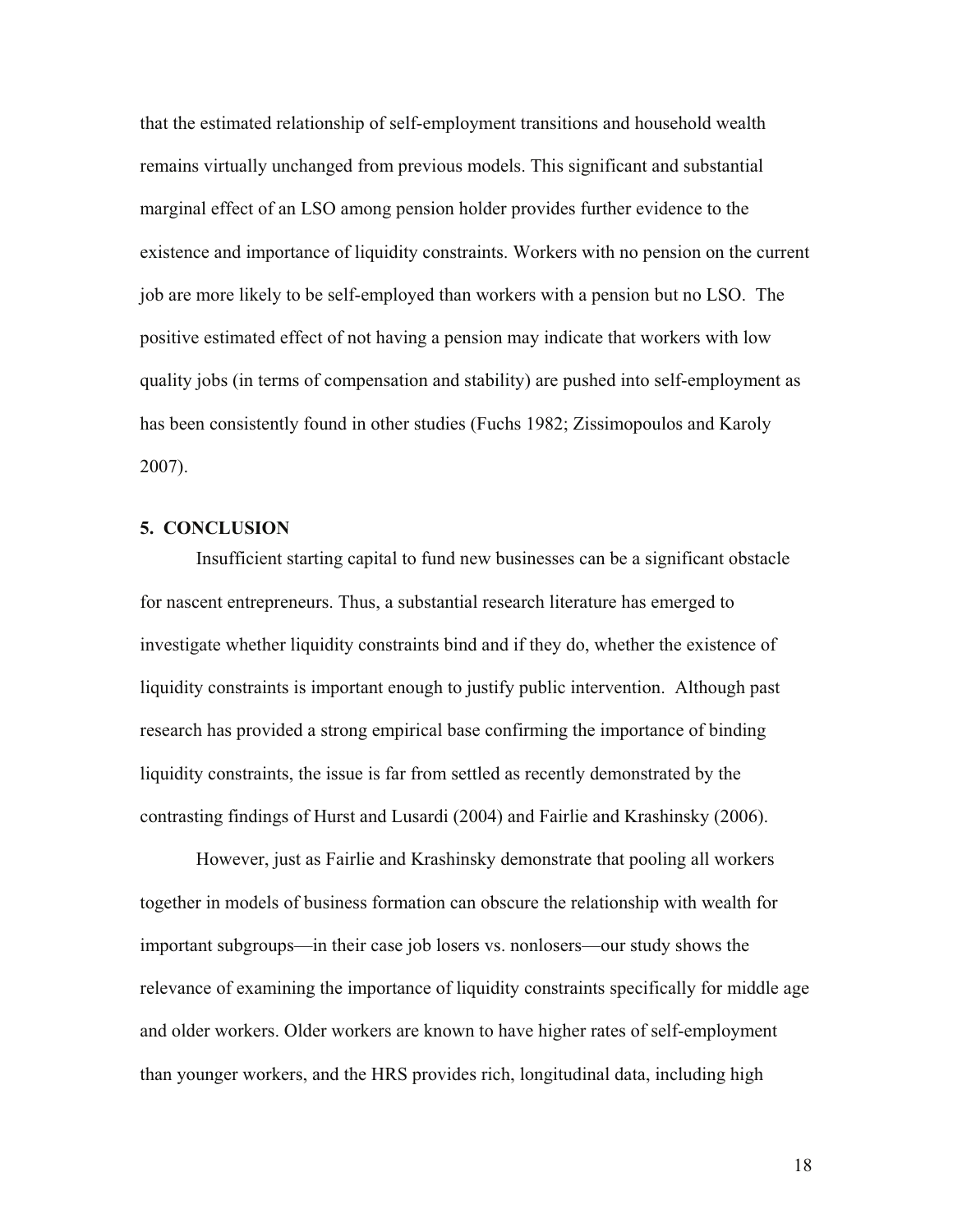quality measures of wealth. Indeed, our findings, specific to the population of workers over age 50 captured in the HRS, add further evidence in support of the existence of liquidity constraints for business formation.

First, we find a positive relationship between wealth and transitions to selfemployment over the entire wealth distribution, one that weakens only at the highest wealth levels—a pattern consistent with the existence of liquidity constraints. This pattern holds whether we use a measure of total net worth or of liquid wealth. Second, we find that wealth matters more for transitions to self-employment in industries that require high levels of starting capital compared with those industries that have low starting-capital requirements, another pattern consistent with the importance of liquidity constraints.

Third, we find that the availability of an LSO—the option to cash out a pension benefit when eligible rather than receive an annuity—is also positively associated with transitions to self-employment among older workers. To the extent that third factors can cause households to accumulate wealth and be more likely to start a new business, we view access to an LSO as an alternative measure of liquidity, one that can be used to fund the start-up of a new business but one that is less subject to endogeneity bias. Compared with workers with no LSO in their pension plan, we find that workers with an LSO are 25 percent more likely to transition from wage and salary work to self-employment over a two-year period.

While the results of this paper confirm the importance of liquidity constraints in the decision for older workers to start a new business, other dimensions of the relationship between wealth and entrepreneurship at older ages are relevant for policy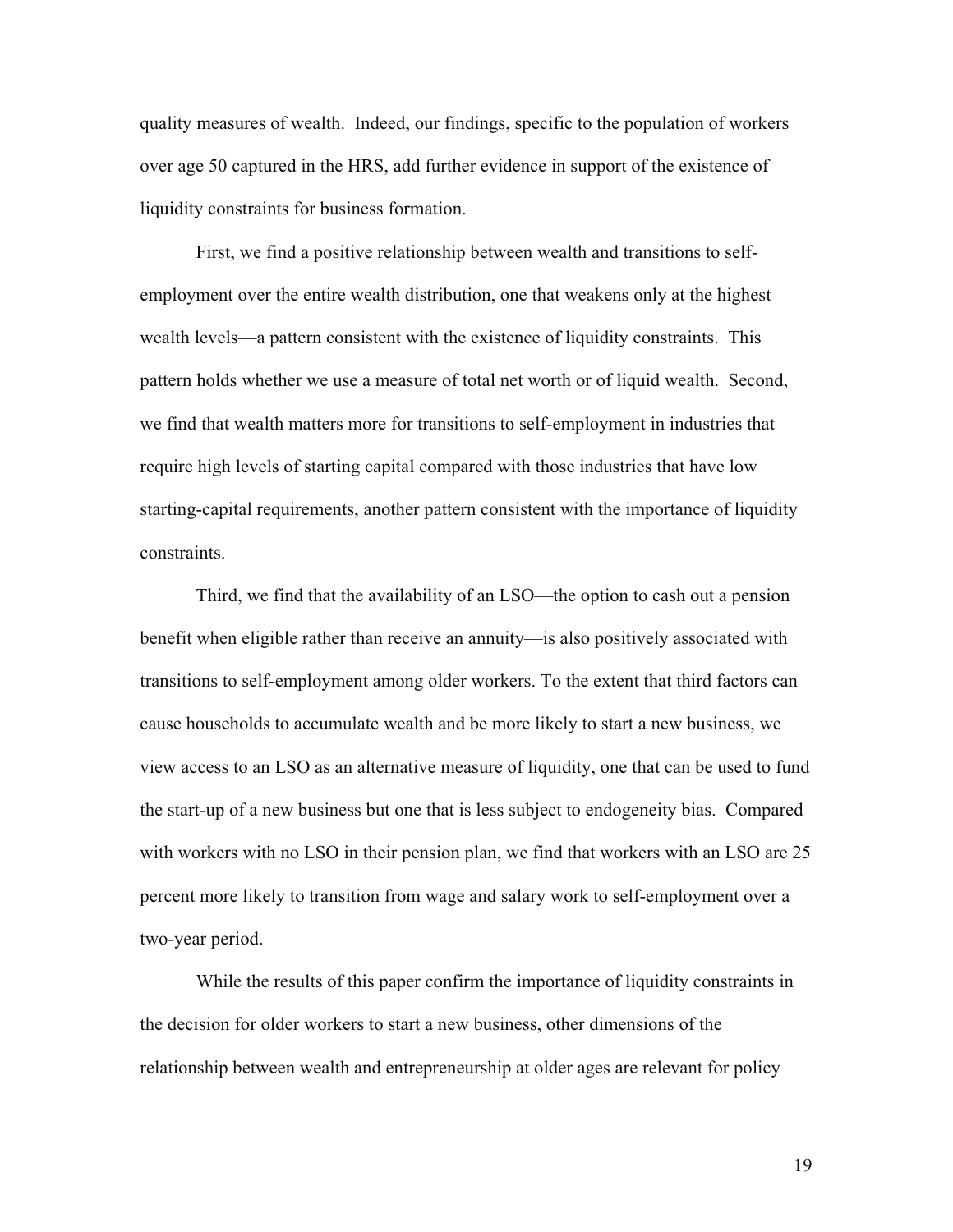analysis. For example, do liquidity constraints keep potential business owners with a low chance of success from putting their retirement assets at risk? More generally, what are the implications of starting a new business for income security at older ages? Answers to these questions are relevant for older and younger workers alike and will increase our understanding of the decision to become self-employed and the implications for the wellbeing of individuals and families.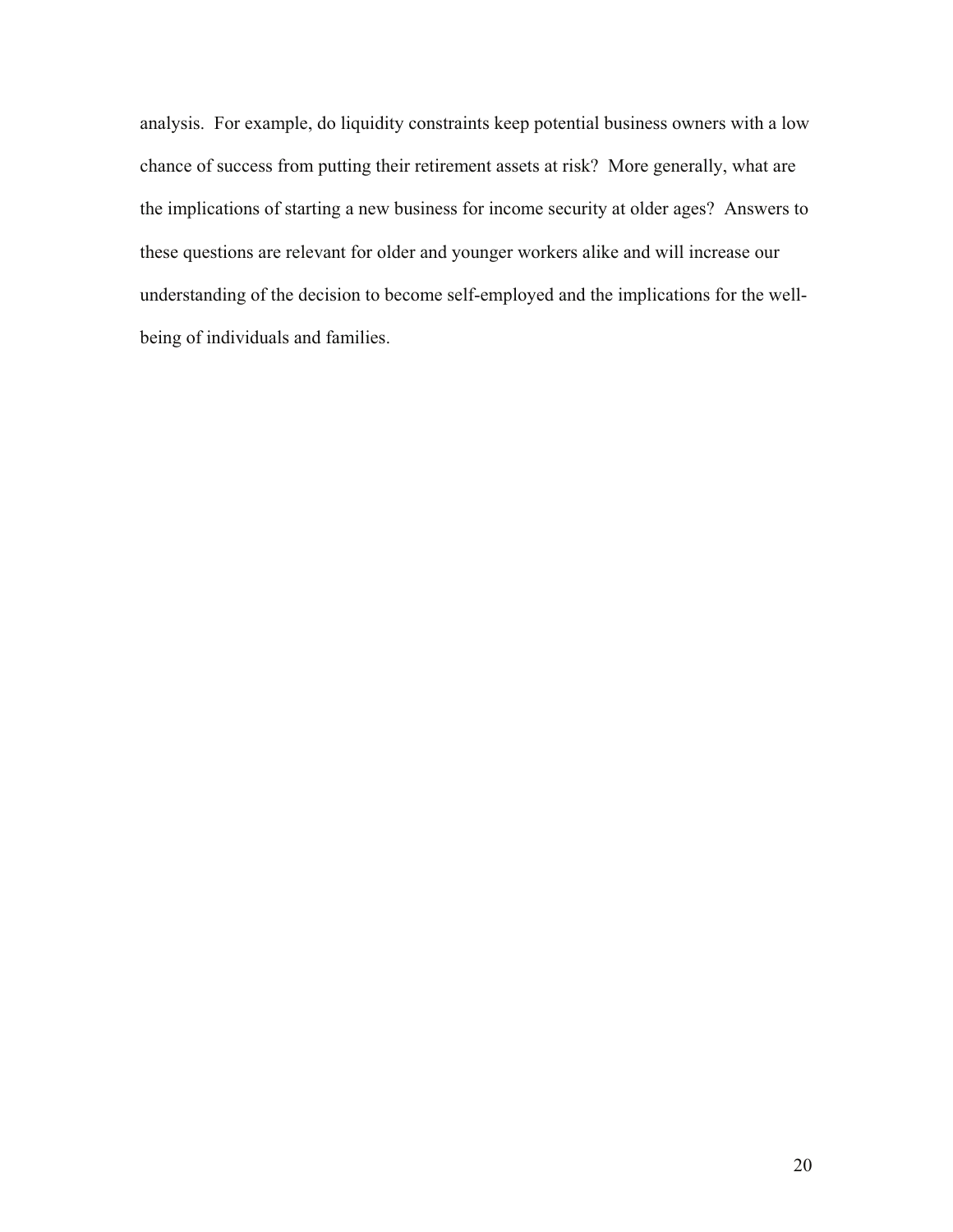#### **REFERENCES**

- Blostin, Allan P. 2003. "Distribution of Retirement Income Benefits." *Monthly Labor Review* 126(4): 3-9.
- Blanchflower, David G. and Andrew J. Oswald. 1998. "What Makes an Entrepreneur?" *Journal of Labor Economics* 16(1): 26-60.
- Bruce, Donald, Douglas Holtz-Eakin, and Joseph Quinn. 2000. "Self-Employment and Labor Market Transitions at Older Ages." Boston College Center for Retirement Research Working Paper No. 2000-13 (available at [http://ideas.repec.org/p/crr/crrwps/2000-13.html\).](http://ideas.repec.org/p/crr/crrwps/2000-13.html)
- Burman, Leonard, Norma B. Coe and William G. Gale.1999. "What Happens When You Show Them the Money?: Lump-Sum Distributions, Retirement Income Security and Public Policy." Urban Institute Report. Washington D.C.
- Craig, Ben R., William E. Jackson, III, and James B. Thomson. 2007. "On Government Intervention in the Small-Firm Credit Market and its Effect on Economic Performance." Federal Reserve Bank of Cleveland Working Paper 07-02. Cleveland, OH.
- Dunn, Tomas and Douglas Holtz-Eakin. 1995. "Capital Market Constraints, Parental Wealth, and the Transition to Self-Employment among Men and Women." NLS Discussion Paper Series, NLS 96-29. U.S. Department of Labor, Bureau of Labor Statistics: Washington, D.C.
- Dunn, Tomas and Douglas Holtz-Eakin. 2000. "Financial Capital, Human Capital and the Transition into Self-Employment: Evidence from Intergenerational Links." *Journal of Labor Economics* 18(2): 282-305.
- Evans, David S., and Boyan Jovanovic. 1989. "An Estimated Model of Entrepreneurial Choice under Liquidity Constraints." *Journal of Political Economy* 97(4): 808–27.
- Evans, David S. and Linda S. Leighton. 1989. "Some Empirical Aspects of Entrepreneurship." *American Economic Review* 79(3): 519-535.
- Fairlie, Robert W. 1999. "The Absence of the African-American Owned Business: An Analysis of the Dynamics of Self-Employment." *Journal of Labor Economics* 17(1): 80-108.
- Fairlie, Robert W. and Harry A. Krashinsky. 2006. "Liquidity Constraints, Household Wealth, and Entrepreneurship Revisited." IZA Discussion Paper No. 2201.
- Fuchs, Victor R. 1982. "Self-Employment and Labor Force Participation of Older Males." *Journal of Human Resources* 17(3): 339-357.
- Gu, Qian, Julie M. Zissimopoulos and Lynn A. Karoly, "Small Business Assistance Programs in the United States: An Analysis of What They Are, How Well They Perform, and How We Can Learn More About Them," RAND Working Paper WR-603, September 2008.
- Gustman, Alan and F. Thomas Juster. 1996. "Income and Wealth of Older American Households," in Eric Hanushek and Nancy Maritato, eds., *Assessing Knowledge of Retirement Behavior*. Washington D.C.: National Academy Press.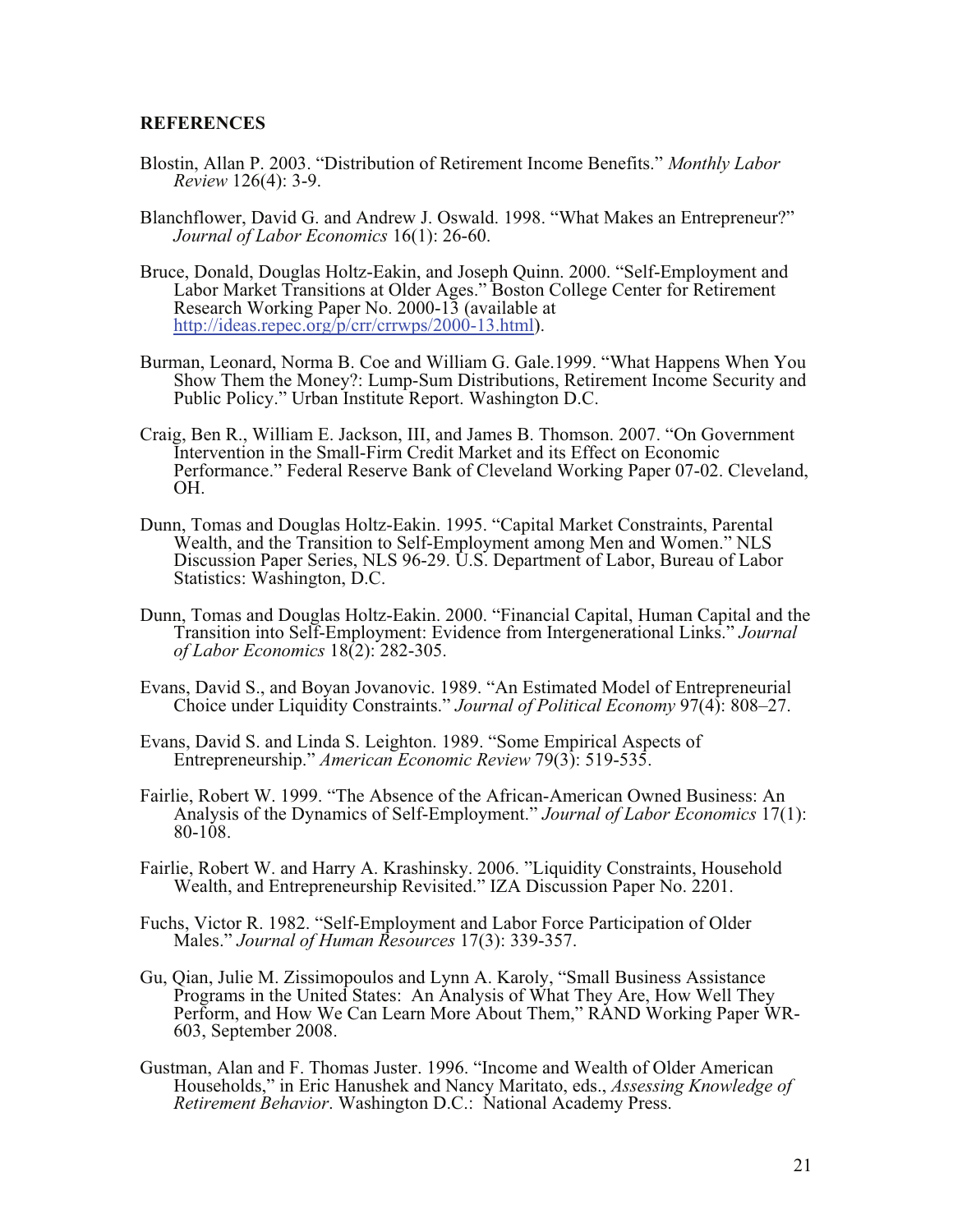- Holtz-Eakin, Douglas, David Joulfaian and Harvey S. Rosen. 1994. "Entrepreneurial Decisions and Liquidity Constraints." *RAND Journal of Economics* 25(2): 334-347.
- Hurd, Michael, F. Thomas Juster, and James P. Smith. 2003. "Enhancing the Quality of Data on Income: Recent Innovations from the HRS." *Journal of Human Resources* 38: 758-772.
- Hurst, Erik and Annamaria Lusardi. 2004. "Liquidity Constraints, Household Wealth, and Entrepreneurship." *Journal of Political Economy* 112(2): pp. 319-47.
- Jianakoplos, Nancy Ammon and Vickie L. Bajtelsmit. 2002. "Dual Private Pension Households and the Distribution of Wealth in the United States." *Journal of Pension Economics and Finance* 1(2): 131-155.
- Juster, F. Thomas and James P. Smith. 1997. "Improving the Quality of Economic Data: Lessons from the HRS and AHEAD*.*" *Journal of the American Statistical Association* 92: 1268-1278.
- Venti, Steven F. and David A. Wise. 2000. "Choice, Chance and Wealth Dispersion at Retirement," NBER Working Paper #7521.
- Zissimopoulos, Julie, and Lynn A. Karoly. 2007. "Transitions to Self-Employment at Older Ages: The Role of Wealth, Health, Health Insurance, and Other Factors." *Labour Economics* 14(2): 269-295.
- Zissimopoulos, Julie and Lynn Karoly. Forthcoming. "Labor Force Dynamics at Older Ages: Movements in Self-employment for Workers and Nonworkers." *Research on Aging.*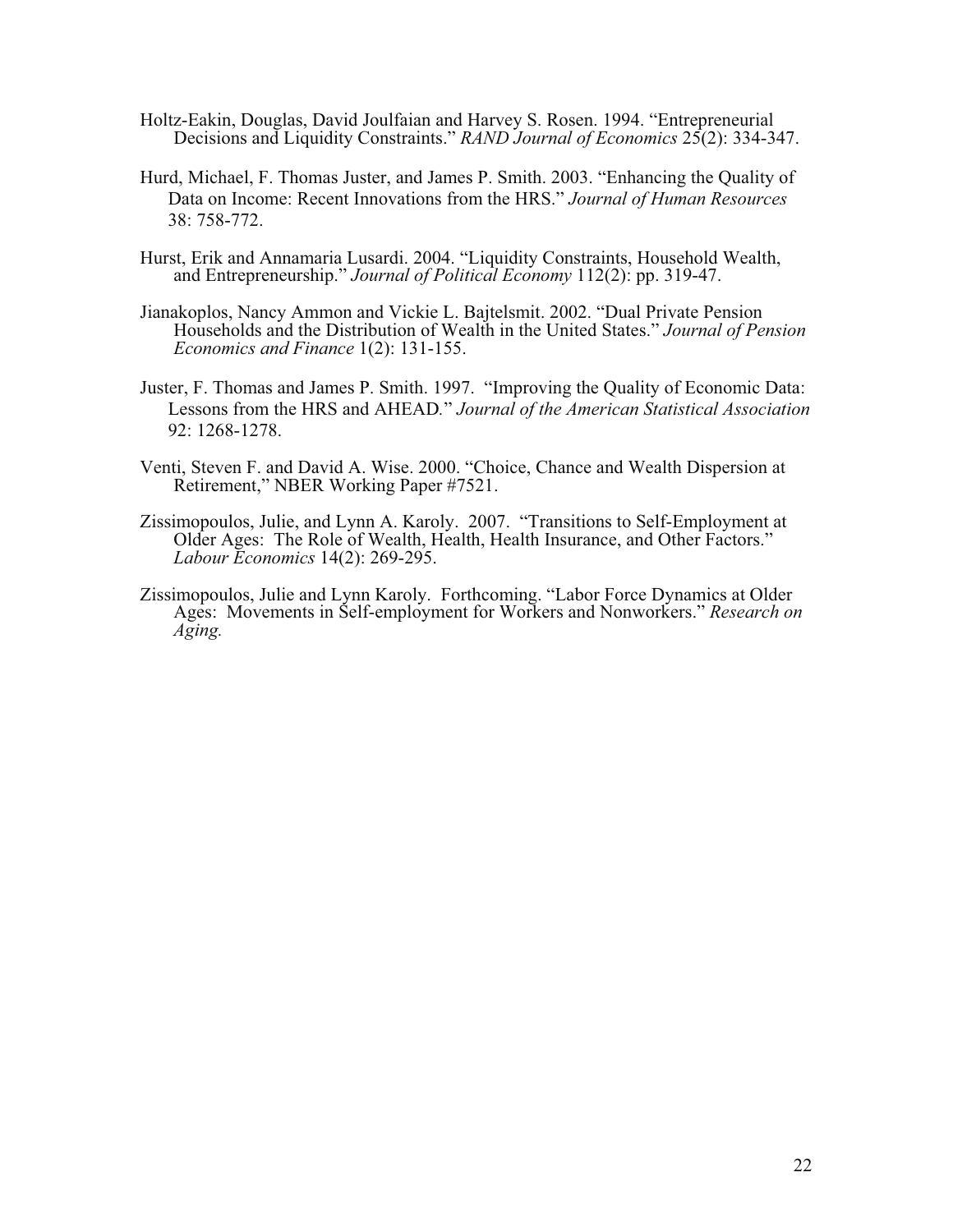

SOURCE: Authors' calculations using the HRS.

NOTE: The first and second dashed vertical lines mark the 80th and 95th percentiles of the wealth distribution, respectively.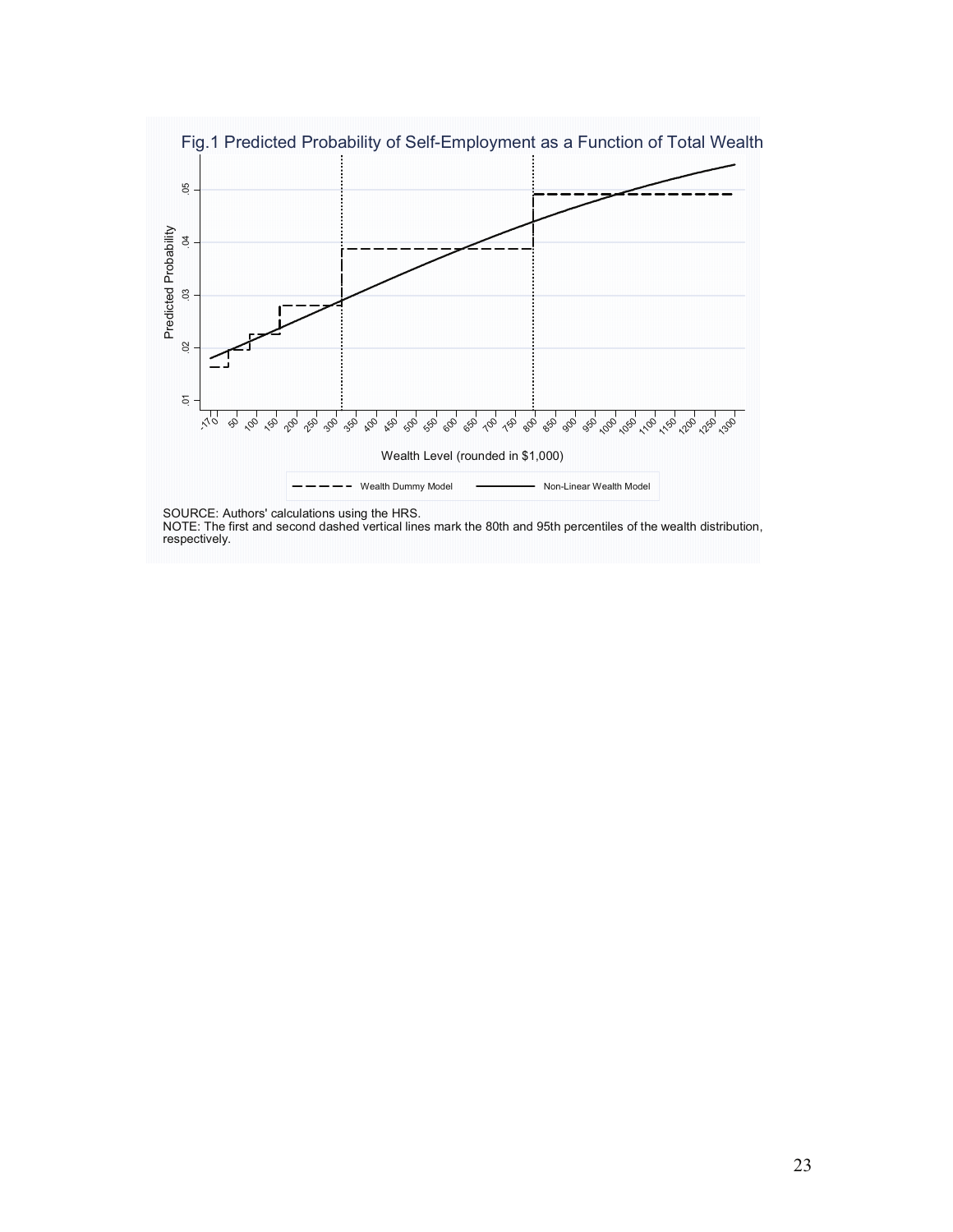

SOURCE: Authors' calculations using the HRS.

NOTE: The first and second dashed vertical lines mark the 80th and 95th percentiles of the wealth distribution, respectively.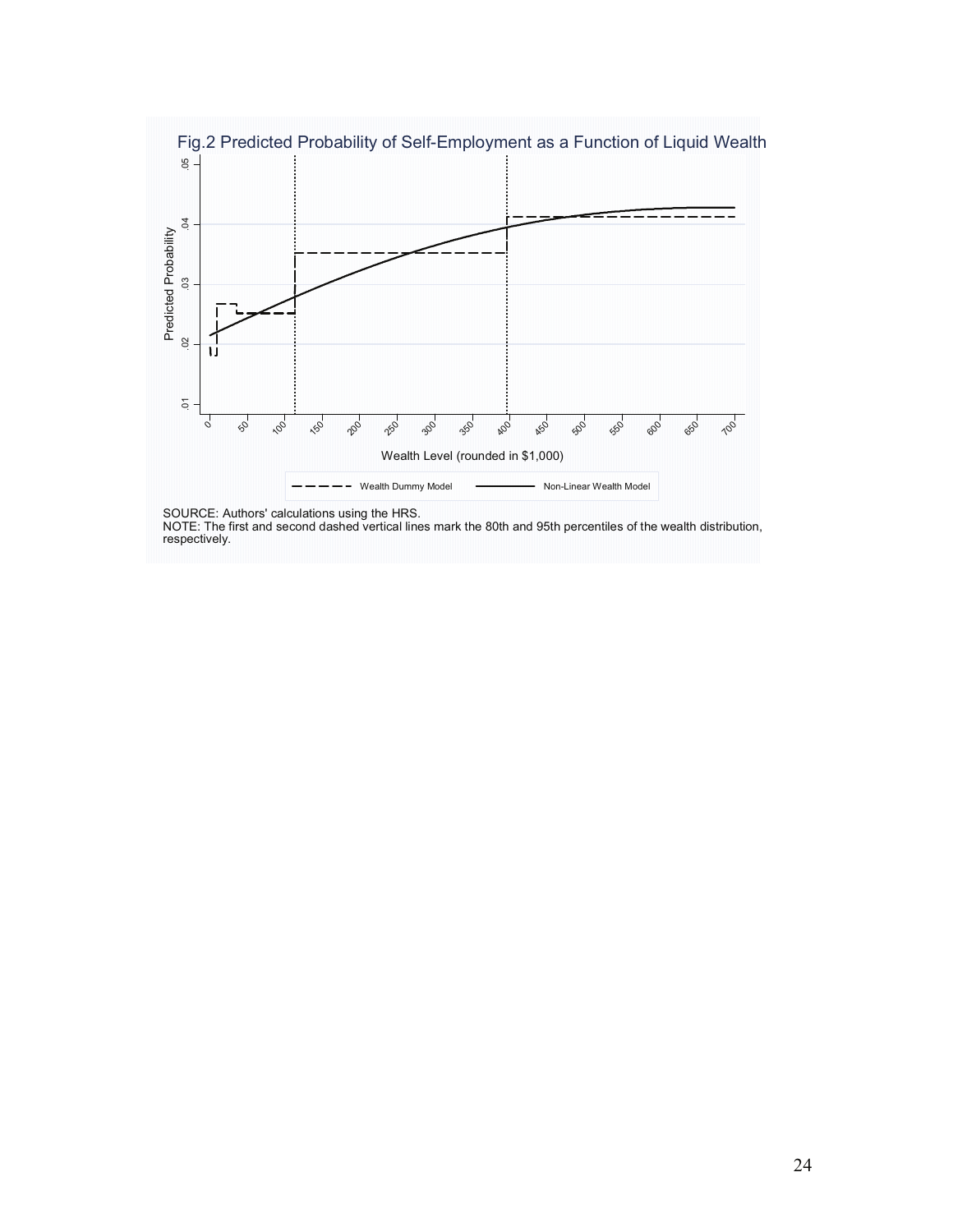

SOURCE: Authors' calculations using the HRS.

NOTE: The first and second dashed vertical lines mark the 80th and 95th percentiles of the wealth distribution, respectively.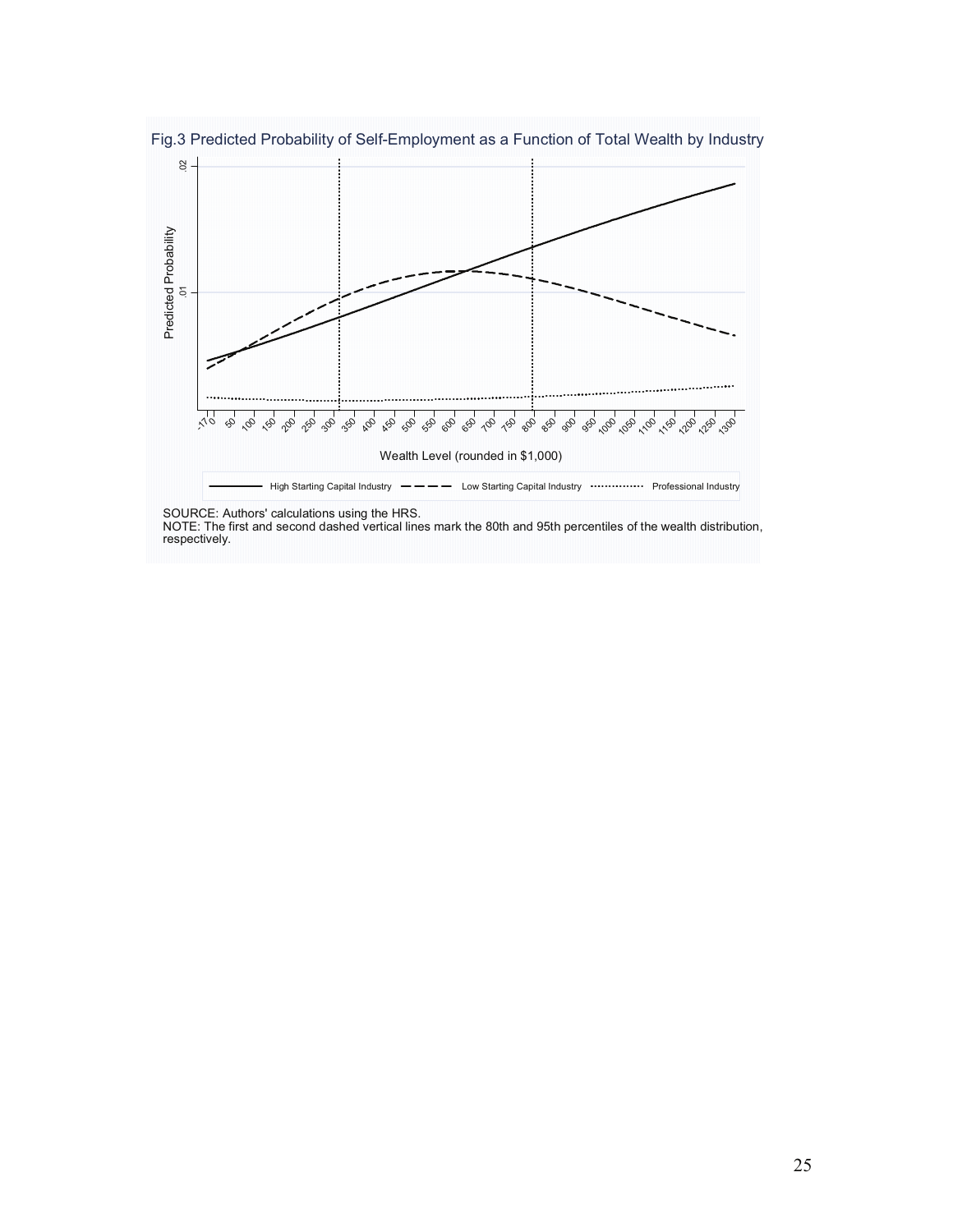|                                              | <b>Entrants</b> | Non Entrants |         |
|----------------------------------------------|-----------------|--------------|---------|
| Variable (measured at time $T$ )             | $(N=705)$       | $(N=21,658)$ | P-Value |
| Age                                          | 59.0            | 57.9         | 0.00    |
| <b>Education Level</b>                       |                 |              |         |
| Less Than High School*                       | 0.19            | 0.22         | 0.05    |
| High School Graduate*                        | 0.26            | 0.33         | 0.00    |
| Some College*                                | 0.24            | 0.22         | 0.28    |
| College and Above*                           | 0.30            | 0.23         | 0.00    |
| Non-White*                                   | 0.13            | 0.19         | 0.00    |
| Female*                                      | 0.38            | 0.52         | 0.00    |
| Married*                                     | 0.83            | 0.78         | 0.00    |
| Less Risk Averse*                            | 0.24            | 0.22         | 0.11    |
| Has Work-Limiting Health Condition*          | 0.12            | 0.08         | 0.00    |
| Covered by Any Health Insurance*             | 0.86            | 0.93         | 0.00    |
| Covered by Government Health Insurance*      | 0.18            | 0.13         | 0.00    |
| Covered by EHI*                              | 0.54            | 0.69         | 0.00    |
| Covered by Spouse's EHI*                     | 0.19            | 0.17         | 0.12    |
| Covered by Other Health Insurance*           | 0.14            | 0.10         | 0.00    |
| Has Pension Plan on Wage & Salary Job*       | 0.43            | 0.64         | 0.00    |
| Occupation of Wage & Salary Job              |                 |              |         |
| Professional and Managerial*                 | 0.37            | 0.32         | 0.00    |
| Sales*                                       | 0.14            | 0.08         | 0.00    |
| Clerical and Administrative Support*         | 0.10            | 0.19         | 0.00    |
| Services*                                    | 0.15            | 0.16         | 0.67    |
| Farming, Forestry, Fisheries*                | 0.02            | 0.02         | 0.44    |
| Mechanic, Construction, Operator*            | 0.21            | 0.24         | 0.04    |
| Industry of Wage & Salary Job                |                 |              |         |
| Agriculture, Forestry, Fishery*              | 0.02            | 0.02         | 0.76    |
| Mining and Construction*                     | 0.08            | 0.04         | 0.00    |
| Manufacturing*                               | 0.13            | 0.18         | 0.00    |
| Transportation*                              | 0.07            | 0.07         | 0.77    |
| Wholesale and Retail*                        | 0.17            | 0.15         | 0.17    |
| Finance, Insurance, Real Estate*             | 0.08            | 0.06         | 0.08    |
| <b>Business/Repair Services*</b>             | 0.08            | 0.05         | 0.01    |
| Personal Services*                           | 0.05            | 0.03         | 0.02    |
| Entertainment/Recreation*                    | 0.02            | 0.02         | 0.70    |
| Professional/Related Services*               | 0.26            | 0.32         | 0.00    |
| Public Administration*                       | 0.04            | 0.06         | 0.03    |
| Family Labor Income                          | \$55,843        | \$47,032     | 0.00    |
| Mean Value of Total Net Wealth (Net Worth)   | \$384,783       | \$220,003    | 0.00    |
| Median Value of Total Net Wealth (Net Worth) | \$169,440       | \$111,968    | 0.00    |
| Mean Net Value of Primary Residence          | \$93,332        | \$75,143     | 0.00    |
| Median Net Value of Primary Residence        | \$61,698        | \$55,000     | 0.04    |
| Mean Value of Liquid Assets                  | \$157,961       | \$85,873     | 0.00    |
| Median Value of Liquid Assets                | \$31,800        | \$19,296     | 0.00    |

# **Table 1: Descriptive Statistics of Self-Employment Entrants and Non-Entrants**

SOURCE: Authors' calculations using the HRS.

NOTE: Sample size is 22,363. The sample includes all respondents in the HRS who had a wageand-salary job at time *T* and subsequently remain in the HRS and continue to work at time *T+2*, using the first seven wave of the HRS. Standard deviations are listed in parentheses. P-values of difference between entrants and non-entrants are listed in the last column. \* indicates a dummy variable. EHI=employerprovided health insurance.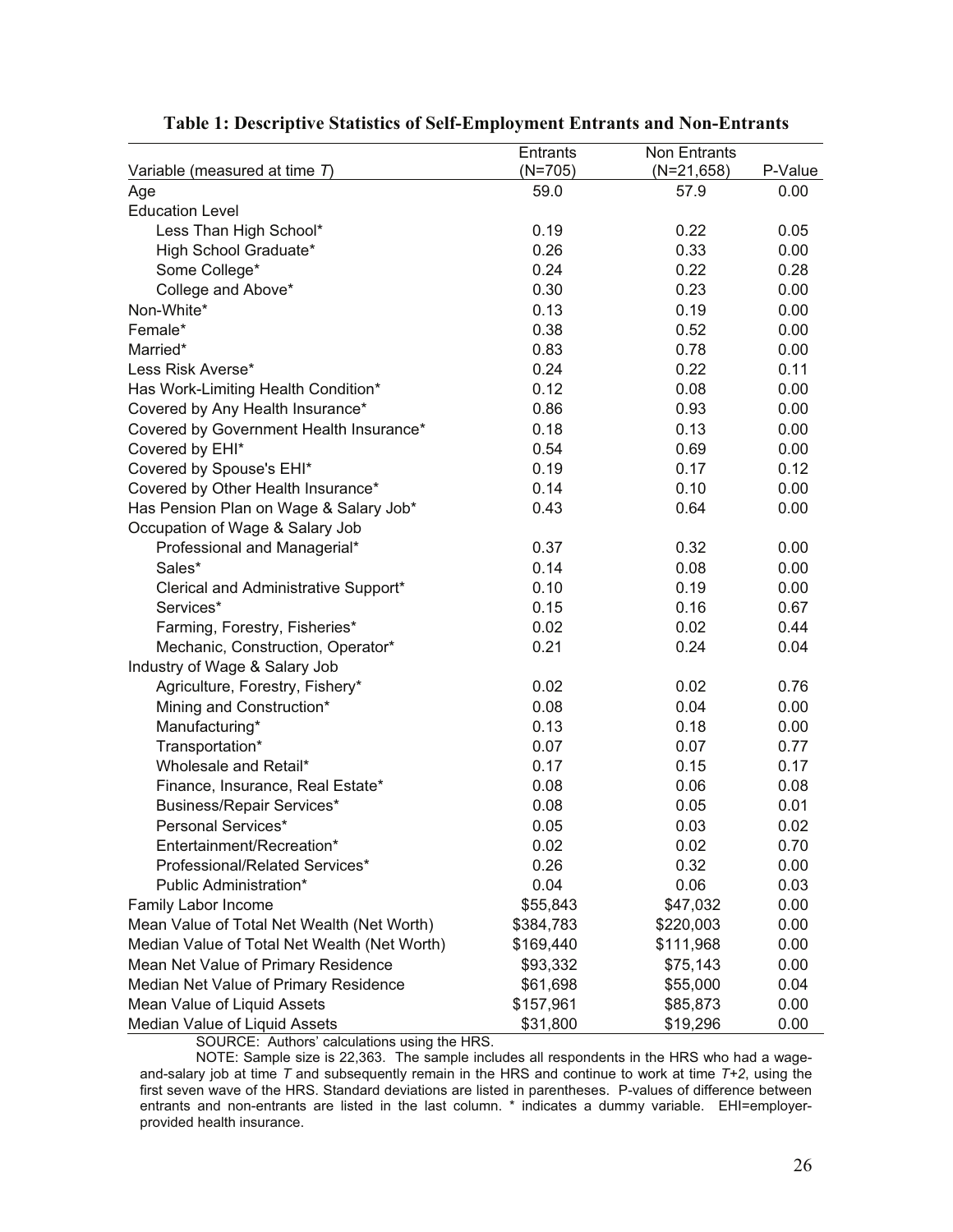|                                                                 | Model 1        | Model 2        | Model 3    |
|-----------------------------------------------------------------|----------------|----------------|------------|
|                                                                 | Wealth         | $5th$ -order   | <b>LSO</b> |
|                                                                 | <b>Dummies</b> | Polynomial     | Proxy      |
| Control variables included                                      | Yes            | Yes            | Yes        |
| <b>Total Net Wealth</b>                                         |                |                |            |
| Wealth/100,000                                                  |                | $0.070***$     |            |
|                                                                 |                | (0.015)        |            |
| (Wealth/100,000) <sup>2</sup>                                   |                | $-0.003***$    |            |
|                                                                 |                | (0.001)        |            |
| (Wealth/100,000) $^{3}$                                         |                | 7.52E-5**      |            |
|                                                                 |                | $(3.21E-5)$    |            |
| (Wealth/100,000) $^{4}$                                         |                | $-5.86E - 7**$ |            |
|                                                                 |                | $(2.71E-7)$    |            |
| (Wealth/100,000) <sup>5</sup>                                   |                | $1.11E-9**$    |            |
|                                                                 |                | $(5.30E-10)$   |            |
| Total Net Wealth [0 <sup>th</sup> -20 <sup>th</sup> Percentile] |                |                |            |
| 20 <sup>th</sup> -40 <sup>th</sup> Percentile                   | 0.072          |                | 0.083      |
|                                                                 | (0.062)        |                | (0.062)    |
| 40 <sup>th</sup> -60 <sup>th</sup> Percentile                   | $0.132**$      |                | $0.142**$  |
|                                                                 | (0.065)        |                | (0.065)    |
| 60 <sup>th</sup> -80 <sup>th</sup> Percentile                   | $0.224***$     |                | $0.230***$ |
|                                                                 | (0.064)        |                | (0.064)    |
| 80 <sup>th</sup> -95 <sup>th</sup> Percentile                   | $0.369***$     |                | $0.361***$ |
|                                                                 | (0.068)        |                | (0.068)    |
| Above 95 <sup>th</sup> Percentile                               | $0.482***$     |                | $0.491***$ |
|                                                                 | (0.084)        |                | (0.084)    |
| LSO Available on Primary Pension                                |                |                | $0.135**$  |
| Plan                                                            |                |                | (0.055)    |
| <b>Marginal Effects</b>                                         |                |                |            |
| Wealth [0th-20th Percentile]                                    |                |                |            |
| 20 <sup>th</sup> -40 <sup>th</sup> Percentile                   | 0.004          |                | 0.005      |
| 40 <sup>th</sup> -60 <sup>th</sup> Percentile                   | 0.008          |                | 0.009      |
| 60 <sup>th</sup> -80 <sup>th</sup> Percentile                   | 0.015          |                | 0.015      |
| 80 <sup>th</sup> -95 <sup>th</sup> Percentile                   | 0.027          |                | 0.026      |
| Above 95 <sup>th</sup> Percentile                               | 0.042          |                | 0.043      |
| <b>LSO Available</b>                                            |                |                | 0.008      |
| Increase Wealth/100,000                                         |                | 0.003          |            |
| P-value of joint significance of all<br>wealth variables        | 0.000          | 0.000          | 0.000      |
| Pseudo $R^2$                                                    | 0.069          | 0.071          | 0.070      |

#### **Table 2: Regression Coefficients and Marginal Effects of Probit Models**

SOURCE: Authors' calculations using the HRS.

NOTE: Sample size is 22,363. The sample includes all respondents in the HRS who had a wageand-salary job at time *T* and subsequently remain in the HRS and continue to work at time *T+2*, using the first seven waves of the HRS. Robust standard errors are listed in parentheses. See Table A1 for results for control variables in all models. Marginal effect of the fifth-order polynomial is calculated for each observation and averaged across observations. The percentage of observations in the sample that transit into selfemployment in the next wave is 0.03. Reference groups for polytomous covariates are shown in brackets. Statistically significant at the \* 10 percent level, \*\* 5 percent level, \*\*\* 1 percent level.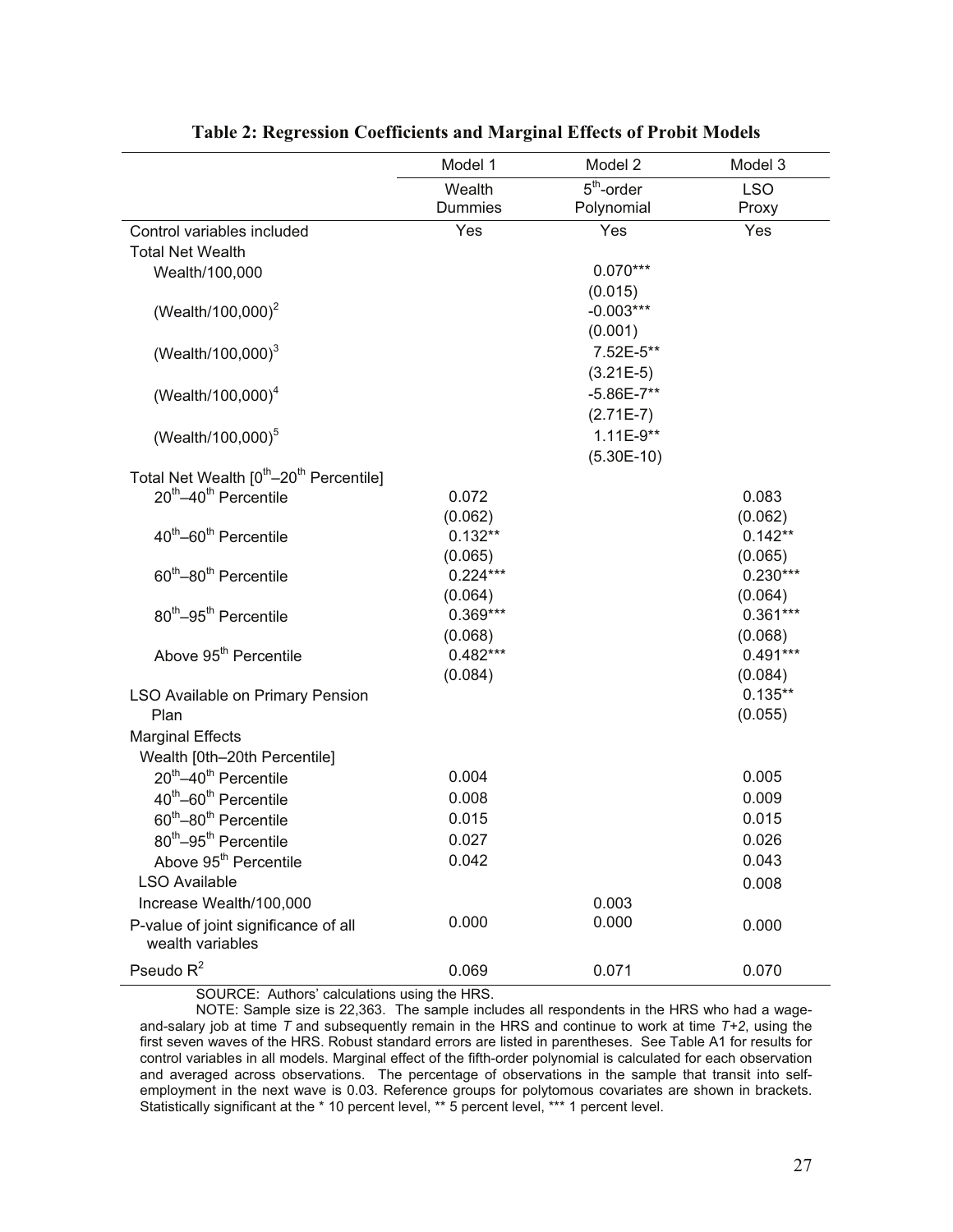|                                         | Model 1               | Model 2               | Model 3          |
|-----------------------------------------|-----------------------|-----------------------|------------------|
|                                         | Wealth                | $5th$ -order          |                  |
| Covariate (measured at time T)          | <b>Dummies</b>        | Polynomial            | <b>LSO Proxy</b> |
| Age                                     | 0.005                 | 0.005                 | 0.005            |
|                                         | (0.004)               | (0.003)               | (0.004)          |
| Age Squared                             | $-4.05E-5$            | $-4.21E-5$            | $-3.78E-5$       |
|                                         | $(2.96E-5)$           | $(2.88E-5)$           | $(2.95E-5)$      |
| Education Level [Less Than High School] |                       |                       |                  |
| <b>High School Graduate</b>             | 0.002                 | 0.002                 | 0.002            |
|                                         | (0.003)               | (0.003)               | (0.003)          |
| Some College                            | $0.009**$             | $0.010***$            | $0.009**$        |
|                                         |                       |                       | (0.004)          |
|                                         | (0.004)<br>$0.013***$ | (0.004)<br>$0.013***$ | $0.013***$       |
| College and Above                       |                       |                       |                  |
|                                         | (0.005)               | (0.005)               | (0.005)          |
| Non-White                               | $-0.004$              | $-0.004$              | $-0.003$         |
|                                         | (0.003)               | (0.003)               | (0.003)          |
| Female                                  | $-0.014***$           | $-0.014***$           | $-0.014***$      |
|                                         | (0.003)               | (0.002)               | (0.003)          |
| Married                                 | 1.82E-4               | 2.28E-4               | 2.86E-4          |
|                                         | (0.003)               | (0.003)               | (0.003)          |
| <b>Less Risk Averse</b>                 | 0.002                 | 0.001                 | 0.001            |
|                                         | (0.002)               | (0.002)               | (0.002)          |
| Has Work-Limiting Health Condition      | $0.012***$            | $0.012***$            | $0.012***$       |
|                                         | (0.004)               | (0.004)               | (0.004)          |
| Covered by Any Health Insurance         | $-0.023***$           | $-0.021***$           | $-0.022***$      |
|                                         | (0.008)               | (0.008)               | (0.008)          |
| Covered by Government Health Insurance  | $-0.002$              | $-0.001$              | $-0.002$         |
|                                         | (0.004)               | (0.004)               | (0.004)          |
| Covered by EHI                          | $-0.003$              | $-0.003$              | $-0.003$         |
|                                         | (0.004)               | (0.004)               | (0.004)          |
| Covered by Spouse's EHI                 | 0.005                 | 0.005                 | 0.005            |
|                                         | (0.004)               | (0.004)               | (0.004)          |
| Covered by Other Health Insurance       | $0.008**$             | $0.008**$             | $0.008**$        |
|                                         | (0.004)               | (0.004)               | (0.004)          |
| Has Pension Plan on Wage & Salary Job   | $-0.019***$           | $-0.019***$           | $-0.023***$      |
|                                         | (0.003)               | (0.003)               | (0.004)          |
| Occupation [Professional/Managerial]    |                       |                       |                  |
| Sales                                   | $0.013***$            | $0.013***$            | $0.013***$       |
|                                         | (0.006)               | (0.006)               | (0.006)          |
| <b>Administrative Support</b>           | $-0.010***$           | $-0.010***$           | $-0.010***$      |
|                                         |                       |                       |                  |
|                                         | (0.003)               | (0.003)               | (0.003)          |
| Services                                | $-0.002$              | $-0.002$              | $-0.001$         |
|                                         | (0.004)               | (0.003)               | (0.004)          |
| Farming, Forestry, Fisheries            | $-0.003$              | $-0.003$              | $-0.002$         |
|                                         | (0.010)               | (0.010)               | (0.011)          |
| Mechanic, Construction, Operator        | $-0.008**$            | $-0.008**$            | $-0.008**$       |
|                                         | (0.003)               | (0.003)               | (0.003)          |

# **Appendix Table A1: Marginal Effects for All Probit Regression Models**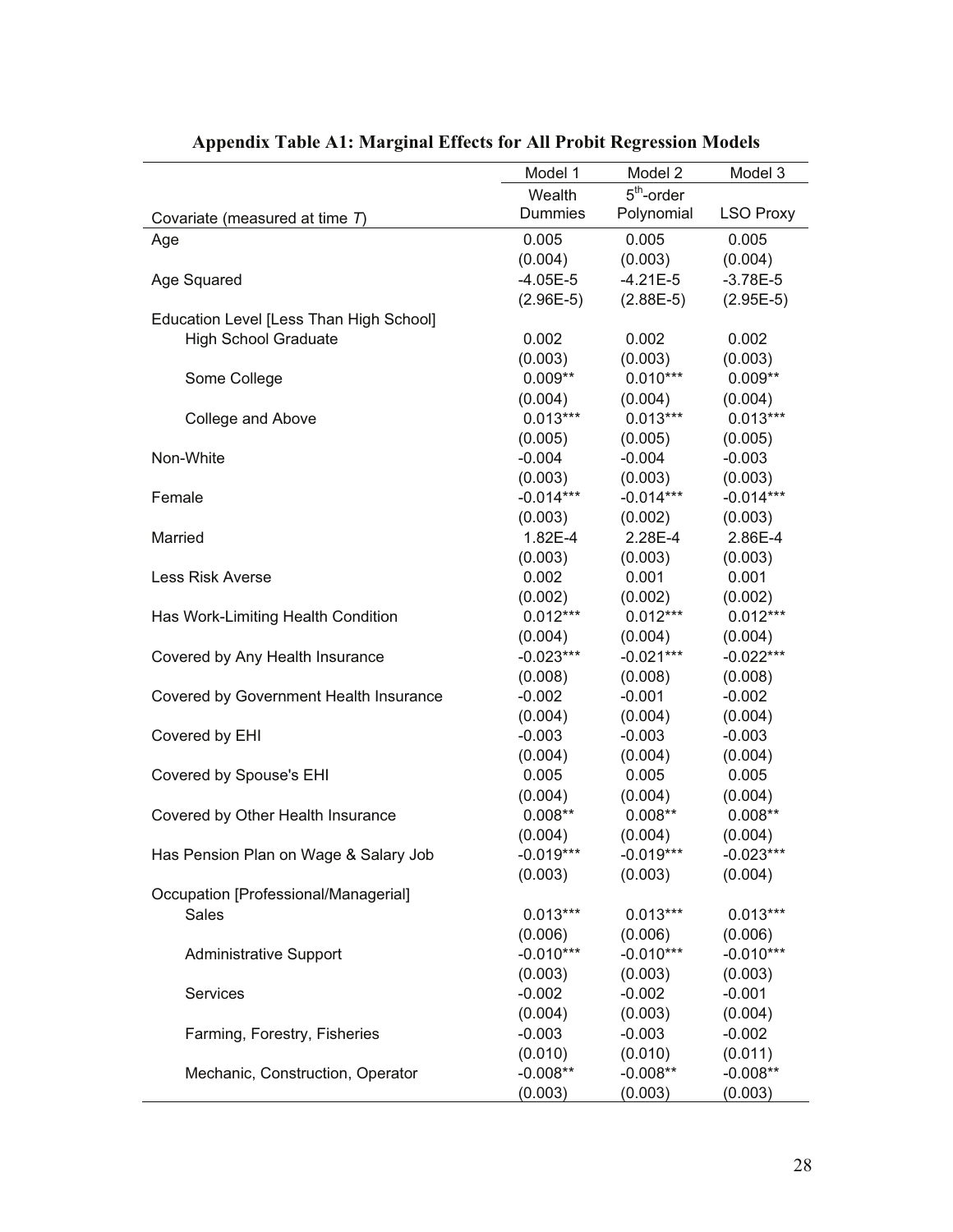|                                                                 | Model 1        | Model 2         | Model 3          |
|-----------------------------------------------------------------|----------------|-----------------|------------------|
|                                                                 | Wealth         | $5th$ -order    |                  |
| Covariate (measured at time T)                                  | <b>Dummies</b> | Polynomial      | <b>LSO Proxy</b> |
| Industry [Agriculture, Forestry, Fishery]                       |                |                 |                  |
| Mining and Construction                                         | $0.042**$      | $0.041**$       | $0.042**$        |
|                                                                 | (0.026)        | (0.026)         | (0.026)          |
| Manufacturing                                                   | 0.009          | 0.009           | 0.009            |
|                                                                 | (0.014)        | (0.014)         | (0.014)          |
| Transportation                                                  | 0.015          | 0.016           | 0.016            |
|                                                                 | (0.017)        | (0.017)         | (0.018)          |
| Whole Sale and Retail                                           | 0.005          | 0.005           | 0.005            |
|                                                                 | (0.013)        | (0.013)         | (0.013)          |
| Finance, Insurance, Real Estate                                 | 0.018          | 0.017           | 0.018            |
|                                                                 | (0.018)        | (0.018)         | (0.018)          |
| <b>Business/Repair Services</b>                                 | 0.019          | 0.019           | 0.019            |
|                                                                 | (0.019)        | (0.019)         | (0.019)          |
| <b>Personal Services</b>                                        | 0.025          | 0.024           | 0.024            |
|                                                                 | (0.022)        | (0.021)         | (0.021)          |
| <b>Recreation/Entertainment Services</b>                        | 0.002          | 0.002           | 0.002            |
|                                                                 | (0.014)        | (0.013)         | (0.013)          |
| <b>Professional Services</b>                                    | 0.006          | 0.006           | 0.006            |
|                                                                 | (0.013)        | (0.012)         | (0.013)          |
| <b>Public Administration</b>                                    | 0.003          | 0.003           | 0.004            |
|                                                                 | (0.014)        | (0.014)         | (0.014)          |
| Log of Family Labor Income                                      | $-0.001***$    | $-0.001**$      | $-0.001***$      |
|                                                                 | $(4.97E-4)$    | $(4.85E-4)$     | $(4.92E-4)$      |
| Total Net Wealth [0 <sup>th</sup> -20 <sup>th</sup> Percentile] |                |                 |                  |
| 20 <sup>th</sup> -40 <sup>th</sup> Percentile                   | 0.004          |                 | 0.005            |
|                                                                 | (0.004)        |                 | (0.004)          |
| 40 <sup>th</sup> -60 <sup>th</sup> Percentile                   | $0.008**$      |                 | $0.009**$        |
|                                                                 | (0.004)        |                 | (0.004)          |
| 60 <sup>th</sup> -80 <sup>th</sup> Percentile                   | $0.015***$     |                 | $0.015***$       |
|                                                                 | (0.005)        |                 | (0.005)          |
| 80 <sup>th</sup> -95 <sup>th</sup> Percentile                   | $0.027***$     |                 | $0.026***$       |
|                                                                 | (0.006)        |                 | (0.006)          |
| Above 95 <sup>th</sup> Percentile                               | $0.042***$     |                 | $0.043***$       |
|                                                                 | (0.010)        |                 | (0.010)          |
| Net Total Wealth                                                |                |                 |                  |
| Wealth/100,000                                                  |                | $0.004***$      |                  |
|                                                                 |                | (0.001)         |                  |
| (Wealth/100,000) <sup>2</sup>                                   |                | $-1.90E - 4***$ |                  |
|                                                                 |                | $(6.8E-5)$      |                  |
| (Wealth/100,000) $^{3}$                                         |                | 4.17E-6**       |                  |
|                                                                 |                | $(1.72E-6)$     |                  |
| (Wealth/100,000) <sup>4</sup>                                   |                | $-3.25E-8**$    |                  |
|                                                                 |                | $(1.45E-8)$     |                  |
| (Wealth/100,000) <sup>5</sup>                                   |                | 6.14E-11**      |                  |
|                                                                 |                | $(2.84E-11)$    |                  |

# **Appendix Table A1: Marginal Effects for All Probit Regression Models,** *Continued*